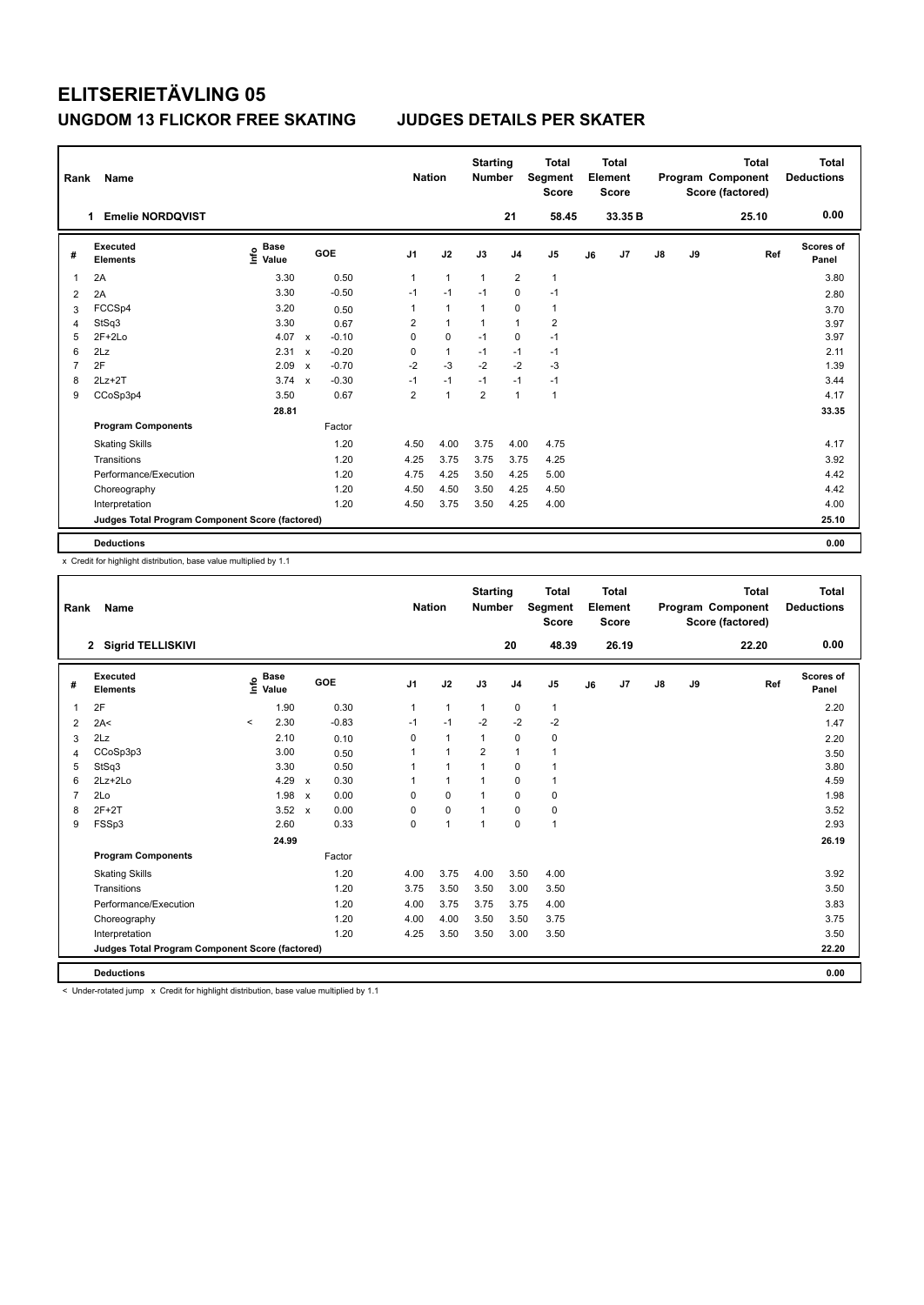| Rank | Name                                            |                                  |                           |        |                | <b>Nation</b>  | <b>Starting</b><br><b>Number</b> |                | <b>Total</b><br>Segment<br><b>Score</b> |    | <b>Total</b><br>Element<br>Score |               |    | <b>Total</b><br>Program Component<br>Score (factored) | <b>Total</b><br><b>Deductions</b> |
|------|-------------------------------------------------|----------------------------------|---------------------------|--------|----------------|----------------|----------------------------------|----------------|-----------------------------------------|----|----------------------------------|---------------|----|-------------------------------------------------------|-----------------------------------|
|      | <b>Natalie EDLUND</b><br>3                      |                                  |                           |        |                |                |                                  | 18             | 44.77                                   |    | 23.27                            |               |    | 21.50                                                 | 0.00                              |
| #    | Executed<br><b>Elements</b>                     | <b>Base</b><br>e Base<br>⊆ Value |                           | GOE    | J <sub>1</sub> | J2             | J3                               | J <sub>4</sub> | J5                                      | J6 | J7                               | $\mathsf{J}8$ | J9 | Ref                                                   | Scores of<br>Panel                |
| 1    | $2F+2T$                                         | 3.20                             |                           | 0.20   | 0              | $\mathbf{1}$   | $\mathbf{1}$                     | 0              | $\mathbf{1}$                            |    |                                  |               |    |                                                       | 3.40                              |
| 2    | 2Lo                                             | 1.80                             |                           | 0.00   | 0              | $\mathbf 0$    | -1                               | $\mathbf 0$    | $\pmb{0}$                               |    |                                  |               |    |                                                       | 1.80                              |
| 3    | 2Lz                                             | 2.10                             |                           | 0.00   | 0              | $\mathbf 0$    | $-1$                             | 0              | 0                                       |    |                                  |               |    |                                                       | 2.10                              |
| 4    | FCSp3                                           | 2.80                             |                           | 0.17   | 1              | $\mathbf{1}$   | $\mathbf 0$                      | $\mathbf 0$    | $\pmb{0}$                               |    |                                  |               |    |                                                       | 2.97                              |
| 5    | StSq1                                           | 1.80                             |                           | 0.33   | 1              | $\overline{1}$ | 1                                | 0              | $\pmb{0}$                               |    |                                  |               |    |                                                       | 2.13                              |
| 6    | $2Lz+2T$                                        | 3.74                             | $\mathsf{x}$              | 0.00   | 0              | $\mathbf{1}$   | 0                                | $\mathbf 0$    | $-1$                                    |    |                                  |               |    |                                                       | 3.74                              |
| 7    | 2F                                              | 2.09                             | $\boldsymbol{\mathsf{x}}$ | 0.00   | $-1$           | $\mathbf 0$    | $\mathbf 0$                      | $\mathbf 0$    | $\pmb{0}$                               |    |                                  |               |    |                                                       | 2.09                              |
| 8    | 1A                                              | 1.21                             | $\boldsymbol{\mathsf{x}}$ | 0.00   | 0              | $\mathbf 0$    | 1                                | 0              | $\pmb{0}$                               |    |                                  |               |    |                                                       | 1.21                              |
| 9    | CCoSp3p4                                        | 3.50                             |                           | 0.33   | 1              | 0              | 1                                | $\mathbf 0$    | $\mathbf{1}$                            |    |                                  |               |    |                                                       | 3.83                              |
|      |                                                 | 22.24                            |                           |        |                |                |                                  |                |                                         |    |                                  |               |    |                                                       | 23.27                             |
|      | <b>Program Components</b>                       |                                  |                           | Factor |                |                |                                  |                |                                         |    |                                  |               |    |                                                       |                                   |
|      | <b>Skating Skills</b>                           |                                  |                           | 1.20   | 3.75           | 3.50           | 3.75                             | 3.50           | 3.75                                    |    |                                  |               |    |                                                       | 3.67                              |
|      | Transitions                                     |                                  |                           | 1.20   | 3.50           | 3.25           | 3.50                             | 3.25           | 3.50                                    |    |                                  |               |    |                                                       | 3.42                              |
|      | Performance/Execution                           |                                  |                           | 1.20   | 4.00           | 3.50           | 3.75                             | 3.50           | 4.00                                    |    |                                  |               |    |                                                       | 3.75                              |
|      | Choreography                                    |                                  |                           | 1.20   | 4.00           | 3.75           | 3.75                             | 3.25           | 3.50                                    |    |                                  |               |    |                                                       | 3.67                              |
|      | Interpretation                                  |                                  |                           | 1.20   | 4.00           | 3.50           | 3.50                             | 2.75           | 3.25                                    |    |                                  |               |    |                                                       | 3.42                              |
|      | Judges Total Program Component Score (factored) |                                  |                           |        |                |                |                                  |                |                                         |    |                                  |               |    |                                                       | 21.50                             |
|      | <b>Deductions</b>                               |                                  |                           |        |                |                |                                  |                |                                         |    |                                  |               |    |                                                       | 0.00                              |

x Credit for highlight distribution, base value multiplied by 1.1

| Rank           | <b>Name</b>                                     |                                  |                                      | <b>Nation</b>  |                | <b>Starting</b><br><b>Number</b> |                | <b>Total</b><br>Segment<br><b>Score</b> |    | Total<br>Element<br><b>Score</b> |    |    | <b>Total</b><br>Program Component<br>Score (factored) | Total<br><b>Deductions</b> |
|----------------|-------------------------------------------------|----------------------------------|--------------------------------------|----------------|----------------|----------------------------------|----------------|-----------------------------------------|----|----------------------------------|----|----|-------------------------------------------------------|----------------------------|
|                | 4 Leia LANNESKOG                                |                                  |                                      |                |                |                                  | 10             | 42.51                                   |    | 21.51                            |    |    | 21.00                                                 | 0.00                       |
| #              | Executed<br><b>Elements</b>                     | <b>Base</b><br>e Base<br>⊆ Value | GOE                                  | J <sub>1</sub> | J2             | J3                               | J <sub>4</sub> | J <sub>5</sub>                          | J6 | J7                               | J8 | J9 | Ref                                                   | <b>Scores of</b><br>Panel  |
| $\overline{1}$ | 1A                                              | 1.10                             | 0.07                                 | $\mathbf 0$    | $\mathbf{1}$   | $\mathbf{1}$                     | 0              | $\pmb{0}$                               |    |                                  |    |    |                                                       | 1.17                       |
| 2              | $2F+2T$                                         | 3.20                             | 0.00                                 | 0              | 0              | $\mathbf{1}$                     | 0              | 0                                       |    |                                  |    |    |                                                       | 3.20                       |
| 3              | 2Lo                                             | 1.80                             | 0.00                                 | 0              | $\mathbf 0$    | $\mathbf{1}$                     | $\mathbf 0$    | $\pmb{0}$                               |    |                                  |    |    |                                                       | 1.80                       |
| 4              | CCoSp3p3                                        | 3.00                             | 0.50                                 | $\mathbf{1}$   | $\mathbf{1}$   | $\mathbf{1}$                     | $\mathbf 0$    | $\mathbf{1}$                            |    |                                  |    |    |                                                       | 3.50                       |
| 5              | 2Lz                                             | 2.31                             | $-0.60$<br>$\mathsf{x}$              | $-2$           | $-2$           | $-2$                             | $-2$           | $-2$                                    |    |                                  |    |    |                                                       | 1.71                       |
| 6              | 2F                                              | 2.09                             | 0.00<br>$\boldsymbol{\mathsf{x}}$    | $\Omega$       | $\Omega$       | $\mathbf{1}$                     | $\mathbf 0$    | $\pmb{0}$                               |    |                                  |    |    |                                                       | 2.09                       |
| $\overline{7}$ | 2Lz                                             | 2.31                             | $-0.30$<br>$\boldsymbol{\mathsf{x}}$ | 0              | $-1$           | $-1$                             | $-1$           | $-1$                                    |    |                                  |    |    |                                                       | 2.01                       |
| 8              | StSq2                                           | 2.60                             | 0.50                                 | 1              | $\mathbf{1}$   | $\overline{2}$                   | $\mathbf 0$    | $\mathbf{1}$                            |    |                                  |    |    |                                                       | 3.10                       |
| 9              | FSSp3                                           | 2.60                             | 0.33                                 | 0              | $\overline{1}$ | 1                                | $\mathbf{1}$   | 0                                       |    |                                  |    |    |                                                       | 2.93                       |
|                |                                                 | 21.01                            |                                      |                |                |                                  |                |                                         |    |                                  |    |    |                                                       | 21.51                      |
|                | <b>Program Components</b>                       |                                  | Factor                               |                |                |                                  |                |                                         |    |                                  |    |    |                                                       |                            |
|                | <b>Skating Skills</b>                           |                                  | 1.20                                 | 3.75           | 3.75           | 4.50                             | 3.25           | 3.50                                    |    |                                  |    |    |                                                       | 3.67                       |
|                | Transitions                                     |                                  | 1.20                                 | 3.25           | 3.50           | 4.00                             | 3.00           | 3.50                                    |    |                                  |    |    |                                                       | 3.42                       |
|                | Performance/Execution                           |                                  | 1.20                                 | 3.75           | 3.75           | 4.25                             | 3.25           | 3.50                                    |    |                                  |    |    |                                                       | 3.67                       |
|                | Choreography                                    |                                  | 1.20                                 | 3.50           | 3.50           | 4.50                             | 3.00           | 3.25                                    |    |                                  |    |    |                                                       | 3.42                       |
|                | Interpretation                                  |                                  | 1.20                                 | 3.75           | 3.25           | 4.25                             | 2.75           | 3.00                                    |    |                                  |    |    |                                                       | 3.33                       |
|                | Judges Total Program Component Score (factored) |                                  |                                      |                |                |                                  |                |                                         |    |                                  |    |    |                                                       | 21.00                      |
|                | <b>Deductions</b>                               |                                  |                                      |                |                |                                  |                |                                         |    |                                  |    |    |                                                       | 0.00                       |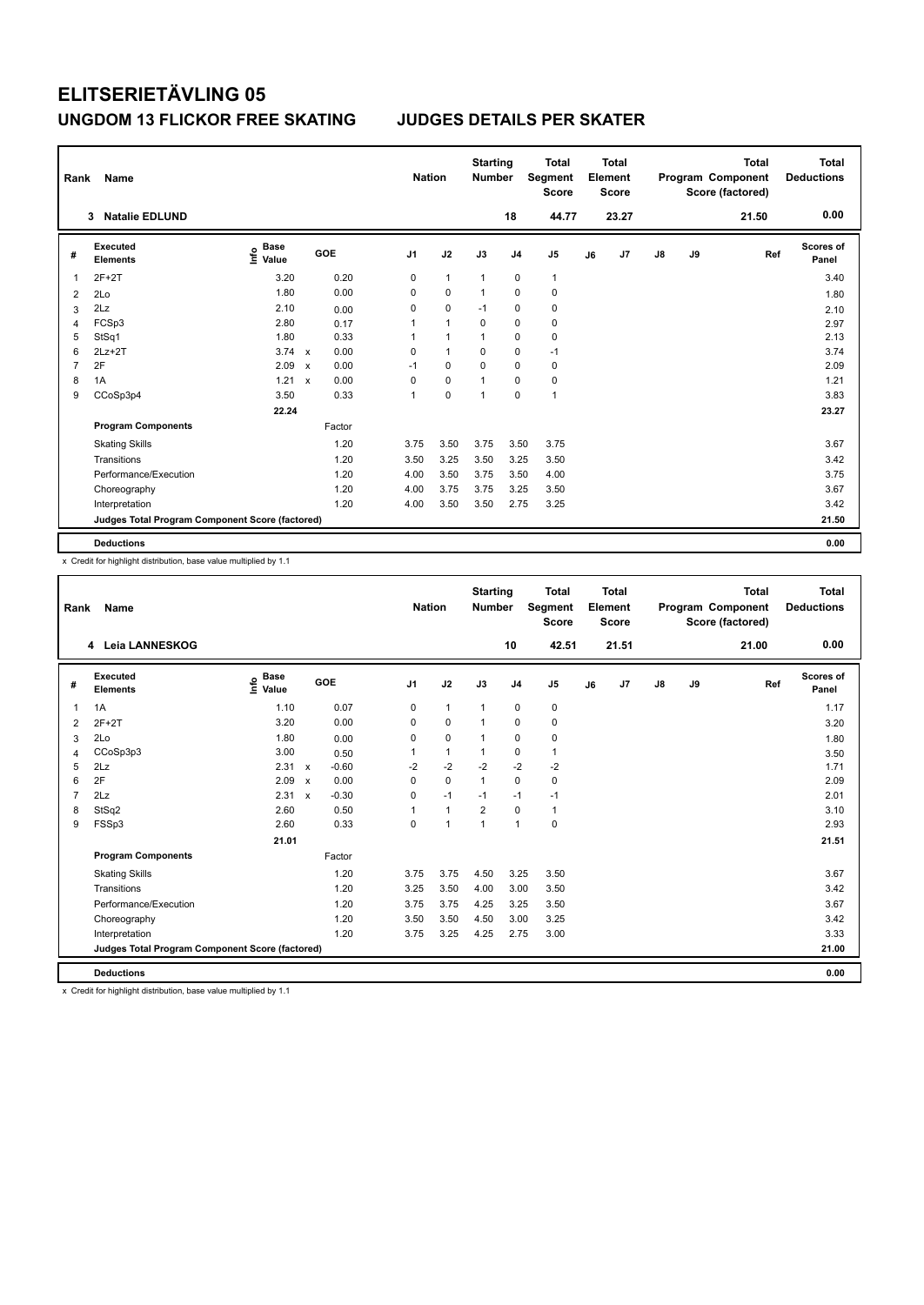| Rank | Name                                            |                                  |              |         |                | <b>Nation</b> | <b>Starting</b><br>Number |                | <b>Total</b><br>Segment<br><b>Score</b> |    | <b>Total</b><br>Element<br><b>Score</b> |    |    | <b>Total</b><br>Program Component<br>Score (factored) | <b>Total</b><br><b>Deductions</b> |
|------|-------------------------------------------------|----------------------------------|--------------|---------|----------------|---------------|---------------------------|----------------|-----------------------------------------|----|-----------------------------------------|----|----|-------------------------------------------------------|-----------------------------------|
|      | <b>Louise HÅRD</b><br>5                         |                                  |              |         |                |               |                           | 5              | 41.77                                   |    | 23.17                                   |    |    | 18.60                                                 | 0.00                              |
| #    | <b>Executed</b><br><b>Elements</b>              | <b>Base</b><br>e Base<br>⊆ Value |              | GOE     | J <sub>1</sub> | J2            | J3                        | J <sub>4</sub> | J <sub>5</sub>                          | J6 | J7                                      | J8 | J9 | Ref                                                   | <b>Scores of</b><br>Panel         |
| 1    | 1A                                              | 1.10                             |              | 0.13    | 0              | $\mathbf{1}$  | $\mathbf{1}$              | $\overline{1}$ | $\pmb{0}$                               |    |                                         |    |    |                                                       | 1.23                              |
| 2    | $2Lz+2T$                                        | 3.40                             |              | $-0.30$ | $-1$           | $\mathbf 0$   | $-1$                      | $-1$           | $-1$                                    |    |                                         |    |    |                                                       | 3.10                              |
| 3    | 2Lz                                             | 2.10                             |              | $-0.20$ | $-1$           | 0             | $\mathbf 0$               | $-2$           | $-1$                                    |    |                                         |    |    |                                                       | 1.90                              |
| 4    | FCSSp2                                          | 2.30                             |              | $-0.10$ | 0              | $\mathbf 0$   | $-1$                      | $-1$           | $\mathbf{1}$                            |    |                                         |    |    |                                                       | 2.20                              |
| 5    | StSq2                                           | 2.60                             |              | 0.00    | 0              | $\mathbf 0$   | $\Omega$                  | $-1$           | 0                                       |    |                                         |    |    |                                                       | 2.60                              |
| 6    | 2Lo                                             | 1.98                             | $\mathsf{x}$ | 0.00    | 0              | $\mathbf 0$   | 1                         | $\mathbf 0$    | $\mathbf 0$                             |    |                                         |    |    |                                                       | 1.98                              |
| 7    | 2F                                              | 2.09                             | $\mathsf{x}$ | 0.00    | 0              | $\mathbf{1}$  | 0                         | 0              | 0                                       |    |                                         |    |    |                                                       | 2.09                              |
| 8    | $2F+2Lo$                                        | 4.07                             | $\mathsf{x}$ | 0.00    | 0              | $\mathbf 0$   | 0                         | 0              | 0                                       |    |                                         |    |    |                                                       | 4.07                              |
| 9    | CCoSp3p4                                        | 3.50                             |              | 0.50    | 1              | 1             | 1                         | $\mathbf{1}$   | $\overline{1}$                          |    |                                         |    |    |                                                       | 4.00                              |
|      |                                                 | 23.14                            |              |         |                |               |                           |                |                                         |    |                                         |    |    |                                                       | 23.17                             |
|      | <b>Program Components</b>                       |                                  |              | Factor  |                |               |                           |                |                                         |    |                                         |    |    |                                                       |                                   |
|      | <b>Skating Skills</b>                           |                                  |              | 1.20    | 3.50           | 3.50          | 3.25                      | 3.25           | 3.25                                    |    |                                         |    |    |                                                       | 3.33                              |
|      | Transitions                                     |                                  |              | 1.20    | 3.00           | 3.00          | 2.25                      | 2.75           | 2.75                                    |    |                                         |    |    |                                                       | 2.83                              |
|      | Performance/Execution                           |                                  |              | 1.20    | 3.25           | 3.50          | 3.25                      | 3.25           | 3.25                                    |    |                                         |    |    |                                                       | 3.25                              |
|      | Choreography                                    |                                  |              | 1.20    | 3.25           | 3.25          | 3.25                      | 3.00           | 3.00                                    |    |                                         |    |    |                                                       | 3.17                              |
|      | Interpretation                                  |                                  |              | 1.20    | 3.25           | 3.00          | 2.75                      | 2.75           | 3.00                                    |    |                                         |    |    |                                                       | 2.92                              |
|      | Judges Total Program Component Score (factored) |                                  |              |         |                |               |                           |                |                                         |    |                                         |    |    |                                                       | 18.60                             |
|      | <b>Deductions</b>                               |                                  |              |         |                |               |                           |                |                                         |    |                                         |    |    |                                                       | 0.00                              |

x Credit for highlight distribution, base value multiplied by 1.1 ! Not clear edge

| Rank           | Name                                            |                                  |       |                      |                | <b>Nation</b> | <b>Starting</b><br><b>Number</b> |                | <b>Total</b><br>Segment<br><b>Score</b> |    | <b>Total</b><br>Element<br><b>Score</b> |    |    | <b>Total</b><br>Program Component<br>Score (factored) | <b>Total</b><br><b>Deductions</b> |
|----------------|-------------------------------------------------|----------------------------------|-------|----------------------|----------------|---------------|----------------------------------|----------------|-----------------------------------------|----|-----------------------------------------|----|----|-------------------------------------------------------|-----------------------------------|
|                | <b>Emelie LING</b><br>6                         |                                  |       |                      |                |               |                                  | 17             | 41.73                                   |    | 20.33                                   |    |    | 21.40                                                 | 0.00                              |
| #              | Executed<br><b>Elements</b>                     | <b>Base</b><br>e Base<br>⊆ Value |       | GOE                  | J <sub>1</sub> | J2            | J3                               | J <sub>4</sub> | J <sub>5</sub>                          | J6 | J7                                      | J8 | J9 | Ref                                                   | <b>Scores of</b><br>Panel         |
| 1              | 2Lz                                             |                                  | 2.10  | 0.10                 | 0              | $\mathbf{1}$  | $\mathbf{1}$                     | $\mathbf 0$    | 0                                       |    |                                         |    |    |                                                       | 2.20                              |
| 2              | 2F                                              | Ţ                                | 1.90  | 0.10                 | 1              | $\mathbf 0$   | $\mathbf{1}$                     | $-1$           | 0                                       |    |                                         |    |    |                                                       | 2.00                              |
| 3              | $2S+2T$                                         |                                  | 2.60  | 0.07                 | $\Omega$       | $\mathbf{1}$  | 1                                | 0              | 0                                       |    |                                         |    |    |                                                       | 2.67                              |
| $\overline{4}$ | CCoSp3p3                                        |                                  | 3.00  | 0.33                 | $\Omega$       | $\mathbf{1}$  | $\mathbf{1}$                     | $\Omega$       | 1                                       |    |                                         |    |    |                                                       | 3.33                              |
| 5              | StSq2                                           |                                  | 2.60  | 0.50                 |                | $\mathbf{1}$  | $\mathbf{1}$                     | $\mathbf 0$    | 1                                       |    |                                         |    |    |                                                       | 3.10                              |
| 6              | 1A+1A+SEQ                                       |                                  | 1.94  | 0.00<br>$\mathsf{x}$ | 0              | $\mathbf 0$   | 1                                | 0              | 0                                       |    |                                         |    |    |                                                       | 1.94                              |
| $\overline{7}$ | 1Lz                                             |                                  | 0.66  | 0.00<br>$\mathsf{x}$ | $\mathbf 0$    | $\mathbf 0$   | $\Omega$                         | $\Omega$       | 0                                       |    |                                         |    |    |                                                       | 0.66                              |
| 8              | 2S                                              |                                  | 1.43  | 0.07<br>$\mathsf{x}$ | 0              | $\mathbf{1}$  | $\mathbf{1}$                     | $\mathbf 0$    | 0                                       |    |                                         |    |    |                                                       | 1.50                              |
| 9              | FCSSp3                                          |                                  | 2.60  | 0.33                 | $\mathbf 0$    | $\mathbf{1}$  | $\mathbf{1}$                     | $\mathbf 0$    | $\overline{1}$                          |    |                                         |    |    |                                                       | 2.93                              |
|                |                                                 |                                  | 18.83 |                      |                |               |                                  |                |                                         |    |                                         |    |    |                                                       | 20.33                             |
|                | <b>Program Components</b>                       |                                  |       | Factor               |                |               |                                  |                |                                         |    |                                         |    |    |                                                       |                                   |
|                | <b>Skating Skills</b>                           |                                  |       | 1.20                 | 3.75           | 3.50          | 3.50                             | 3.25           | 4.00                                    |    |                                         |    |    |                                                       | 3.58                              |
|                | Transitions                                     |                                  |       | 1.20                 | 3.50           | 3.50          | 3.50                             | 2.75           | 3.50                                    |    |                                         |    |    |                                                       | 3.50                              |
|                | Performance/Execution                           |                                  |       | 1.20                 | 3.75           | 3.50          | 3.75                             | 3.25           | 4.00                                    |    |                                         |    |    |                                                       | 3.67                              |
|                | Choreography                                    |                                  |       | 1.20                 | 4.00           | 3.75          | 3.75                             | 3.25           | 3.75                                    |    |                                         |    |    |                                                       | 3.75                              |
|                | Interpretation                                  |                                  |       | 1.20                 | 3.75           | 3.25          | 3.25                             | 3.00           | 3.50                                    |    |                                         |    |    |                                                       | 3.33                              |
|                | Judges Total Program Component Score (factored) |                                  |       |                      |                |               |                                  |                |                                         |    |                                         |    |    |                                                       | 21.40                             |
|                | <b>Deductions</b>                               |                                  |       |                      |                |               |                                  |                |                                         |    |                                         |    |    |                                                       | 0.00                              |

x Credit for highlight distribution, base value multiplied by 1.1 ! Not clear edge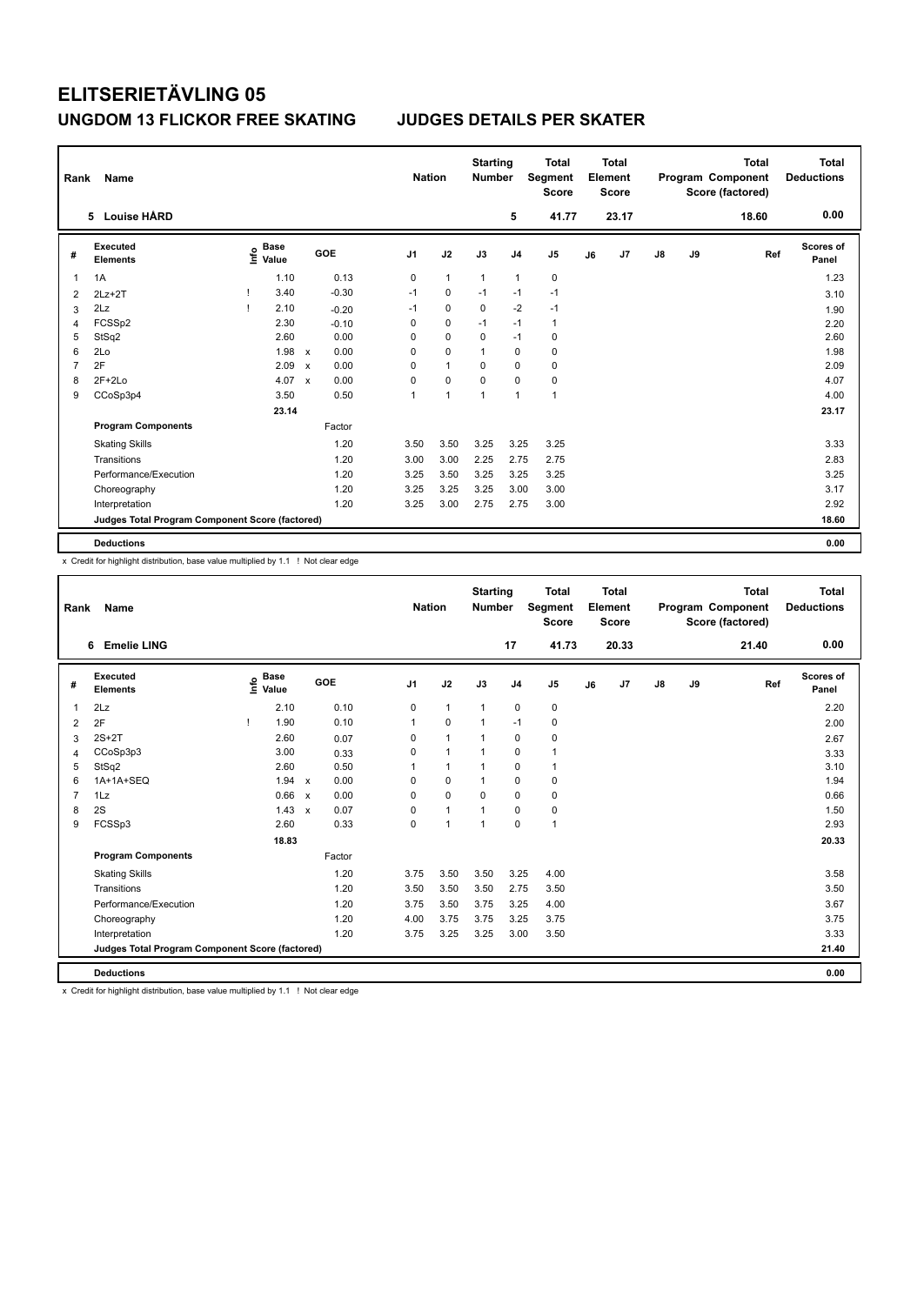| Rank | Name                                            |                           |              |         | <b>Nation</b>  |                | <b>Starting</b><br><b>Number</b> |                | <b>Total</b><br>Segment<br><b>Score</b> |    | <b>Total</b><br>Element<br><b>Score</b> |    |    | <b>Total</b><br>Program Component<br>Score (factored) | <b>Total</b><br><b>Deductions</b> |
|------|-------------------------------------------------|---------------------------|--------------|---------|----------------|----------------|----------------------------------|----------------|-----------------------------------------|----|-----------------------------------------|----|----|-------------------------------------------------------|-----------------------------------|
|      | <b>Ines ANDERSSON</b><br>$\overline{7}$         |                           |              |         |                |                |                                  | 6              | 41.35                                   |    | 22.65                                   |    |    | 19.20                                                 | 0.50                              |
| #    | Executed<br><b>Elements</b>                     | Base<br>e Base<br>E Value |              | GOE     | J <sub>1</sub> | J2             | J3                               | J <sub>4</sub> | J <sub>5</sub>                          | J6 | J7                                      | J8 | J9 | Ref                                                   | <b>Scores of</b><br>Panel         |
| 1    | 2Lz                                             | 2.10                      |              | 0.00    | 0              | $\mathbf 0$    | $\mathbf 0$                      | $\mathbf 0$    | $\pmb{0}$                               |    |                                         |    |    |                                                       | 2.10                              |
| 2    | 2Lo+2Lo                                         | 3.60                      |              | 0.00    | 0              | $\mathbf 0$    | $\mathbf{1}$                     | $\Omega$       | $\mathbf 0$                             |    |                                         |    |    |                                                       | 3.60                              |
| 3    | FSSp3                                           | 2.60                      |              | 0.67    | 0              | $\overline{2}$ | $\overline{2}$                   | $\overline{1}$ | $\mathbf{1}$                            |    |                                         |    |    |                                                       | 3.27                              |
| 4    | 2F                                              | 1.90                      |              | $-0.30$ | $-1$           | 0              | $-1$                             | $-1$           | $-1$                                    |    |                                         |    |    |                                                       | 1.60                              |
| 5    | $1A+2T$                                         | 2.64                      | $\mathbf{x}$ | 0.00    | 0              | $\mathbf 0$    | $\mathbf{1}$                     | $\mathbf 0$    | $\pmb{0}$                               |    |                                         |    |    |                                                       | 2.64                              |
| 6    | 2Lz                                             | 1.65<br>$\prec$           | $\mathsf{x}$ | $-0.90$ | $-3$           | $-3$           | $-3$                             | $-3$           | $-3$                                    |    |                                         |    |    |                                                       | 0.75                              |
| 7    | CCoSp3p4                                        | 3.50                      |              | 0.50    | 0              | $\mathbf{1}$   | 1                                | $\mathbf{1}$   | $\mathbf{1}$                            |    |                                         |    |    |                                                       | 4.00                              |
| 8    | 2F                                              | 2.09                      | $\mathbf{x}$ | 0.00    | 0              | $\mathbf 0$    | $\mathbf 0$                      | $\mathbf 0$    | $-1$                                    |    |                                         |    |    |                                                       | 2.09                              |
| 9    | StSq2                                           | 2.60                      |              | 0.00    | 0              | 1              | $\mathbf 0$                      | $-1$           | $\pmb{0}$                               |    |                                         |    |    |                                                       | 2.60                              |
|      |                                                 | 22.68                     |              |         |                |                |                                  |                |                                         |    |                                         |    |    |                                                       | 22.65                             |
|      | <b>Program Components</b>                       |                           |              | Factor  |                |                |                                  |                |                                         |    |                                         |    |    |                                                       |                                   |
|      | <b>Skating Skills</b>                           |                           |              | 1.20    | 3.25           | 3.25           | 3.75                             | 3.00           | 3.25                                    |    |                                         |    |    |                                                       | 3.25                              |
|      | Transitions                                     |                           |              | 1.20    | 3.00           | 3.00           | 3.00                             | 2.75           | 3.00                                    |    |                                         |    |    |                                                       | 3.00                              |
|      | Performance/Execution                           |                           |              | 1.20    | 3.50           | 3.50           | 3.50                             | 3.25           | 3.50                                    |    |                                         |    |    |                                                       | 3.50                              |
|      | Choreography                                    |                           |              | 1.20    | 3.25           | 3.25           | 3.25                             | 2.75           | 3.25                                    |    |                                         |    |    |                                                       | 3.25                              |
|      | Interpretation                                  |                           |              | 1.20    | 3.25           | 3.00           | 3.75                             | 2.25           | 2.75                                    |    |                                         |    |    |                                                       | 3.00                              |
|      | Judges Total Program Component Score (factored) |                           |              |         |                |                |                                  |                |                                         |    |                                         |    |    |                                                       | 19.20                             |
|      | <b>Deductions</b>                               |                           | Falls:       | $-0.50$ |                |                |                                  |                |                                         |    |                                         |    |    |                                                       | $-0.50$                           |

< Under-rotated jump x Credit for highlight distribution, base value multiplied by 1.1

| Rank           | <b>Name</b>                                     |                                    |                           |         | <b>Nation</b>  |             | <b>Starting</b><br><b>Number</b> |                | <b>Total</b><br>Segment<br><b>Score</b> |    | <b>Total</b><br>Element<br><b>Score</b> |               |    | <b>Total</b><br>Program Component<br>Score (factored) | <b>Total</b><br><b>Deductions</b> |
|----------------|-------------------------------------------------|------------------------------------|---------------------------|---------|----------------|-------------|----------------------------------|----------------|-----------------------------------------|----|-----------------------------------------|---------------|----|-------------------------------------------------------|-----------------------------------|
|                | Ida LINDSTRÖM<br>8                              |                                    |                           |         |                |             |                                  | 11             | 41.12                                   |    | 22.22                                   |               |    | 18.90                                                 | 0.00                              |
| #              | Executed<br><b>Elements</b>                     | <b>Base</b><br>$\frac{6}{5}$ Value |                           | GOE     | J <sub>1</sub> | J2          | J3                               | J <sub>4</sub> | J <sub>5</sub>                          | J6 | J <sub>7</sub>                          | $\mathsf{J}8$ | J9 | Ref                                                   | <b>Scores of</b><br>Panel         |
| $\mathbf 1$    | $2Lo+2Lo$                                       | 3.60                               |                           | 0.00    | 0              | $\mathbf 0$ | $\mathbf{1}$                     | $\pmb{0}$      | 0                                       |    |                                         |               |    |                                                       | 3.60                              |
| 2              | 2F                                              | 1.90                               |                           | 0.00    | 0              | $\mathbf 0$ | $\Omega$                         | $\mathbf 0$    | 0                                       |    |                                         |               |    |                                                       | 1.90                              |
| 3              | CCoSp3p3                                        | 3.00                               |                           | $-0.10$ | $-1$           | $-1$        | $\mathbf 1$                      | $\mathbf 0$    | 0                                       |    |                                         |               |    |                                                       | 2.90                              |
| $\overline{4}$ | StSq1                                           | 1.80                               |                           | $-0.20$ | 0              | $-1$        | $-1$                             | $\mathbf 0$    | $-1$                                    |    |                                         |               |    |                                                       | 1.60                              |
| 5              | 1A                                              | 1.21                               | $\mathbf{x}$              | 0.00    | $\Omega$       | $\Omega$    | $\Omega$                         | $\Omega$       | 0                                       |    |                                         |               |    |                                                       | 1.21                              |
| 6              | FSSp4                                           | 3.00                               |                           | 0.17    |                | $\mathbf 0$ | $\Omega$                         | $\mathbf{1}$   | $\mathbf 0$                             |    |                                         |               |    |                                                       | 3.17                              |
| $\overline{7}$ | $2Lz+2T$                                        | $3.74 \times$                      |                           | $-0.30$ | $-1$           | $-1$        | $-1$                             | $-1$           | $-1$                                    |    |                                         |               |    |                                                       | 3.44                              |
| 8              | 2Lz                                             | 2.31                               | $\boldsymbol{\mathsf{x}}$ | 0.00    | $\Omega$       | $\mathbf 0$ | $\Omega$                         | $\mathbf 0$    | $\mathbf 0$                             |    |                                         |               |    |                                                       | 2.31                              |
| 9              | 2F                                              | 2.09                               | $\boldsymbol{\mathsf{x}}$ | 0.00    | $\Omega$       | $\mathbf 0$ | $\Omega$                         | $\mathbf 0$    | $\mathbf 0$                             |    |                                         |               |    |                                                       | 2.09                              |
|                |                                                 | 22.65                              |                           |         |                |             |                                  |                |                                         |    |                                         |               |    |                                                       | 22.22                             |
|                | <b>Program Components</b>                       |                                    |                           | Factor  |                |             |                                  |                |                                         |    |                                         |               |    |                                                       |                                   |
|                | <b>Skating Skills</b>                           |                                    |                           | 1.20    | 3.50           | 3.00        | 2.50                             | 3.25           | 3.25                                    |    |                                         |               |    |                                                       | 3.17                              |
|                | Transitions                                     |                                    |                           | 1.20    | 3.25           | 2.75        | 2.25                             | 3.00           | 3.00                                    |    |                                         |               |    |                                                       | 2.92                              |
|                | Performance/Execution                           |                                    |                           | 1.20    | 3.50           | 2.75        | 3.25                             | 3.50           | 3.50                                    |    |                                         |               |    |                                                       | 3.42                              |
|                | Choreography                                    |                                    |                           | 1.20    | 3.50           | 3.00        | 2.75                             | 3.25           | 3.50                                    |    |                                         |               |    |                                                       | 3.25                              |
|                | Interpretation                                  |                                    |                           | 1.20    | 3.50           | 2.50        | 3.00                             | 3.00           | 3.00                                    |    |                                         |               |    |                                                       | 3.00                              |
|                | Judges Total Program Component Score (factored) |                                    |                           |         |                |             |                                  |                |                                         |    |                                         |               |    |                                                       | 18.90                             |
|                | <b>Deductions</b>                               |                                    |                           |         |                |             |                                  |                |                                         |    |                                         |               |    |                                                       | 0.00                              |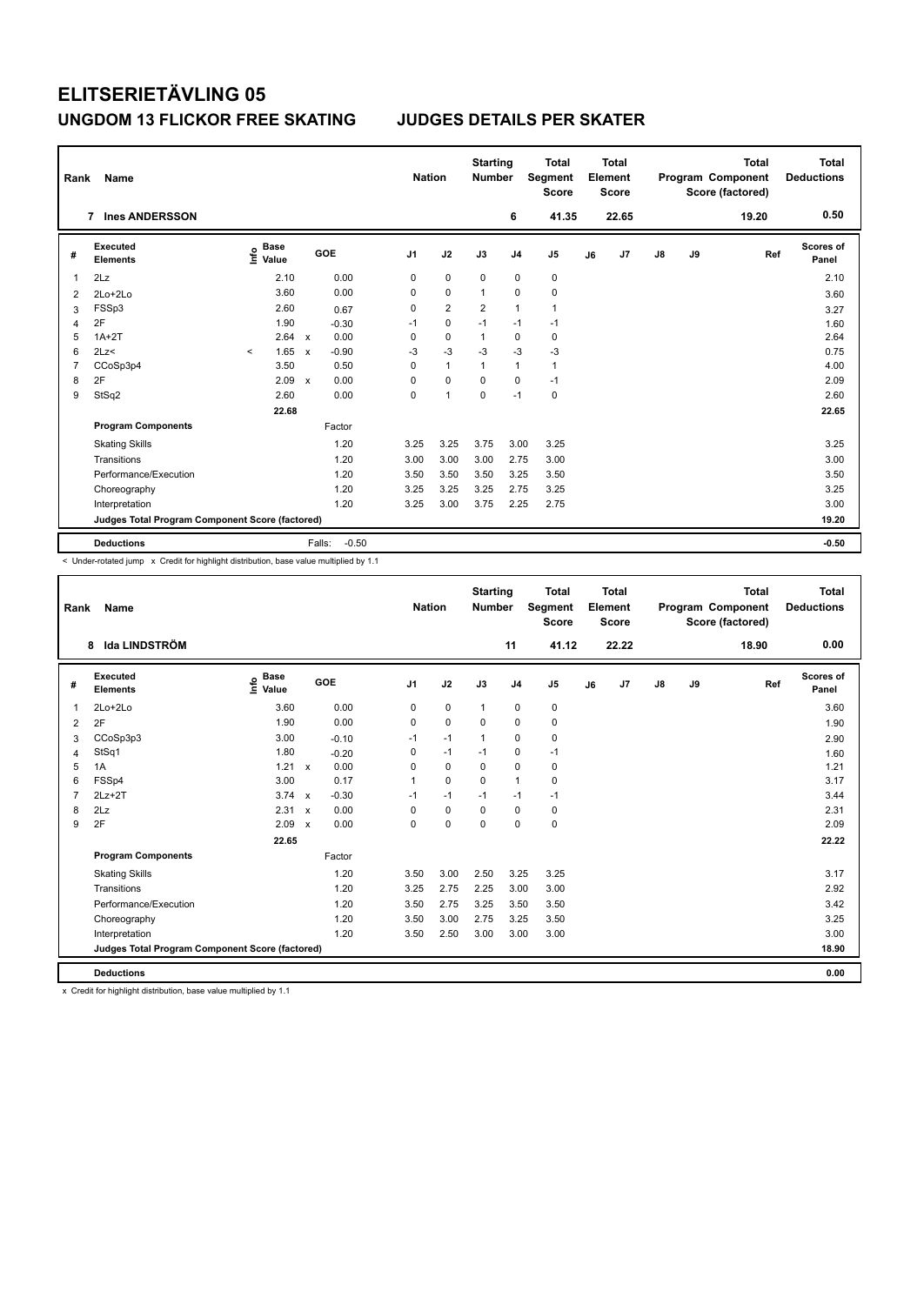| Rank | Name                                            |         |                                  |                           |         |                          | <b>Nation</b>            | <b>Starting</b><br><b>Number</b> |                | Total<br>Segment<br><b>Score</b> |    | <b>Total</b><br>Element<br><b>Score</b> |               |    | <b>Total</b><br>Program Component<br>Score (factored) | Total<br><b>Deductions</b> |
|------|-------------------------------------------------|---------|----------------------------------|---------------------------|---------|--------------------------|--------------------------|----------------------------------|----------------|----------------------------------|----|-----------------------------------------|---------------|----|-------------------------------------------------------|----------------------------|
|      | <b>Peggy DELVRET</b><br>9                       |         |                                  |                           |         |                          |                          |                                  | 16             | 40.87                            |    | 20.67                                   |               |    | 20.20                                                 | 0.00                       |
| #    | Executed<br><b>Elements</b>                     |         | <b>Base</b><br>e Base<br>⊆ Value |                           | GOE     | J <sub>1</sub>           | J2                       | J3                               | J <sub>4</sub> | J5                               | J6 | J7                                      | $\mathsf{J}8$ | J9 | Ref                                                   | <b>Scores of</b><br>Panel  |
| 1    | $2Lz<+2T$                                       | $\,<\,$ | 2.80                             |                           | $-0.30$ | $-1$                     | $-1$                     | $-2$                             | $\mathbf 0$    | $-1$                             |    |                                         |               |    |                                                       | 2.50                       |
| 2    | 1A<<                                            | <<      | 0.00                             |                           | 0.00    | $\overline{\phantom{a}}$ | $\overline{\phantom{a}}$ | ÷,                               | ż.             | $\overline{\phantom{a}}$         |    |                                         |               |    |                                                       | 0.00                       |
| 3    | 2Fe                                             | e       | 1.40                             |                           | $-0.60$ | $-2$                     | $-2$                     | $-1$                             | $-2$           | $-2$                             |    |                                         |               |    |                                                       | 0.80                       |
| 4    | FSSp3                                           |         | 2.60                             |                           | 0.00    | 0                        | $\mathbf 0$              | $\overline{1}$                   | $\mathbf 0$    | $\pmb{0}$                        |    |                                         |               |    |                                                       | 2.60                       |
| 5    | $2Lo+2T$                                        |         | 3.41                             | $\boldsymbol{\mathsf{x}}$ | 0.10    | 0                        | 0                        | 1                                | $\overline{1}$ | $\pmb{0}$                        |    |                                         |               |    |                                                       | 3.51                       |
| 6    | 2Lz                                             |         | 2.31                             | $\boldsymbol{\mathsf{x}}$ | 0.00    | 0                        | $\mathbf 0$              | 1                                | $\mathbf 0$    | $\pmb{0}$                        |    |                                         |               |    |                                                       | 2.31                       |
| 7    | 2Lo                                             |         | 1.98                             | $\mathbf x$               | 0.00    | 0                        | $\mathbf 0$              | $\overline{1}$                   | $\mathbf 0$    | $\pmb{0}$                        |    |                                         |               |    |                                                       | 1.98                       |
| 8    | StSq3                                           |         | 3.30                             |                           | 0.00    | 1                        | 0                        | 0                                | 0              | 0                                |    |                                         |               |    |                                                       | 3.30                       |
| 9    | CCoSp3p4                                        |         | 3.50                             |                           | 0.17    | 0                        | $\mathbf 0$              | 1                                | 0              | $\mathbf{1}$                     |    |                                         |               |    |                                                       | 3.67                       |
|      |                                                 |         | 21.30                            |                           |         |                          |                          |                                  |                |                                  |    |                                         |               |    |                                                       | 20.67                      |
|      | <b>Program Components</b>                       |         |                                  |                           | Factor  |                          |                          |                                  |                |                                  |    |                                         |               |    |                                                       |                            |
|      | <b>Skating Skills</b>                           |         |                                  |                           | 1.20    | 3.50                     | 3.25                     | 3.25                             | 3.25           | 3.50                             |    |                                         |               |    |                                                       | 3.33                       |
|      | Transitions                                     |         |                                  |                           | 1.20    | 3.50                     | 3.00                     | 3.00                             | 3.00           | 3.25                             |    |                                         |               |    |                                                       | 3.08                       |
|      | Performance/Execution                           |         |                                  |                           | 1.20    | 3.75                     | 3.00                     | 3.50                             | 3.50           | 3.75                             |    |                                         |               |    |                                                       | 3.58                       |
|      | Choreography                                    |         |                                  |                           | 1.20    | 3.75                     | 3.25                     | 3.50                             | 3.50           | 3.50                             |    |                                         |               |    |                                                       | 3.50                       |
|      | Interpretation                                  |         |                                  |                           | 1.20    | 3.75                     | 2.75                     | 3.50                             | 3.25           | 3.25                             |    |                                         |               |    |                                                       | 3.33                       |
|      | Judges Total Program Component Score (factored) |         |                                  |                           |         |                          |                          |                                  |                |                                  |    |                                         |               |    |                                                       | 20.20                      |
|      | <b>Deductions</b>                               |         |                                  |                           |         |                          |                          |                                  |                |                                  |    |                                         |               |    |                                                       | 0.00                       |

< Under-rotated jump << Downgraded jump x Credit for highlight distribution, base value multiplied by 1.1 e Wrong edge

| Rank           | <b>Name</b>                                     |                                  |                           |         |                | <b>Nation</b>        | <b>Starting</b><br><b>Number</b> |                | <b>Total</b><br><b>Segment</b><br><b>Score</b> |    | Total<br>Element<br><b>Score</b> |    |    | <b>Total</b><br>Program Component<br>Score (factored) | Total<br><b>Deductions</b> |
|----------------|-------------------------------------------------|----------------------------------|---------------------------|---------|----------------|----------------------|----------------------------------|----------------|------------------------------------------------|----|----------------------------------|----|----|-------------------------------------------------------|----------------------------|
| 10             | <b>Julia BROVALL</b>                            |                                  |                           |         |                |                      |                                  | 14             | 40.57                                          |    | 21.27                            |    |    | 19.30                                                 | 0.00                       |
| #              | Executed<br><b>Elements</b>                     | <b>Base</b><br>e Base<br>⊆ Value |                           | GOE     | J <sub>1</sub> | J2                   | J3                               | J <sub>4</sub> | J <sub>5</sub>                                 | J6 | J7                               | J8 | J9 | Ref                                                   | Scores of<br>Panel         |
| $\mathbf{1}$   | $2Lo+2T$                                        | 3.10                             |                           | $-0.30$ | 0              | $-1$                 | $-2$                             | $-1$           | $-1$                                           |    |                                  |    |    |                                                       | 2.80                       |
| 2              | $2S+2T$                                         | 2.60                             |                           | 0.00    | $\mathbf 0$    | $\mathbf 0$          | $\mathbf 0$                      | $\mathbf 0$    | $-1$                                           |    |                                  |    |    |                                                       | 2.60                       |
| 3              | CCoSp3p2                                        | 2.50                             |                           | 0.50    | 1              | $\mathbf{1}$         | $\mathbf{1}$                     | $\mathbf{1}$   | 1                                              |    |                                  |    |    |                                                       | 3.00                       |
| 4              | StSq2                                           | 2.60                             |                           | 0.17    | $\Omega$       | $\overline{1}$       | $\overline{1}$                   | $\mathbf 0$    | $-1$                                           |    |                                  |    |    |                                                       | 2.77                       |
| 5              | 1A                                              | 1.21                             | $\mathsf{x}$              | 0.07    | 0              | $\mathbf{1}$         | $\mathbf{1}$                     | $\mathbf 0$    | $\mathbf 0$                                    |    |                                  |    |    |                                                       | 1.28                       |
| 6              | 2Lz                                             | 2.31                             | $\boldsymbol{\mathsf{x}}$ | $-0.40$ | $-1$           | $-1$                 | $-2$                             | $-1$           | $-2$                                           |    |                                  |    |    |                                                       | 1.91                       |
| $\overline{7}$ | 2Lo                                             | 1.98                             | $\boldsymbol{\mathsf{x}}$ | 0.00    | $\mathbf 0$    | $\mathbf 0$          | $\mathbf{1}$                     | $\mathbf 0$    | $\mathbf 0$                                    |    |                                  |    |    |                                                       | 1.98                       |
| 8              | 2S                                              | 1.43                             | $\boldsymbol{\mathsf{x}}$ | 0.00    | $\Omega$       | $\mathbf 0$          | $\mathbf{1}$                     | 0              | 0                                              |    |                                  |    |    |                                                       | 1.43                       |
| 9              | FCSSp4                                          | 3.00                             |                           | 0.50    | 1              | $\blacktriangleleft$ | $\mathbf{1}$                     | $\mathbf{1}$   | $\mathbf 0$                                    |    |                                  |    |    |                                                       | 3.50                       |
|                |                                                 | 20.73                            |                           |         |                |                      |                                  |                |                                                |    |                                  |    |    |                                                       | 21.27                      |
|                | <b>Program Components</b>                       |                                  |                           | Factor  |                |                      |                                  |                |                                                |    |                                  |    |    |                                                       |                            |
|                | <b>Skating Skills</b>                           |                                  |                           | 1.20    | 3.75           | 3.75                 | 3.25                             | 3.50           | 3.25                                           |    |                                  |    |    |                                                       | 3.50                       |
|                | Transitions                                     |                                  |                           | 1.20    | 3.25           | 3.00                 | 2.75                             | 3.25           | 2.75                                           |    |                                  |    |    |                                                       | 3.00                       |
|                | Performance/Execution                           |                                  |                           | 1.20    | 3.50           | 3.50                 | 2.50                             | 3.50           | 3.00                                           |    |                                  |    |    |                                                       | 3.33                       |
|                | Choreography                                    |                                  |                           | 1.20    | 3.50           | 3.50                 | 3.25                             | 3.25           | 2.75                                           |    |                                  |    |    |                                                       | 3.33                       |
|                | Interpretation                                  |                                  |                           | 1.20    | 3.50           | 3.25                 | 2.50                             | 3.00           | 2.25                                           |    |                                  |    |    |                                                       | 2.92                       |
|                | Judges Total Program Component Score (factored) |                                  |                           |         |                |                      |                                  |                |                                                |    |                                  |    |    |                                                       | 19.30                      |
|                | <b>Deductions</b>                               |                                  |                           |         |                |                      |                                  |                |                                                |    |                                  |    |    |                                                       | 0.00                       |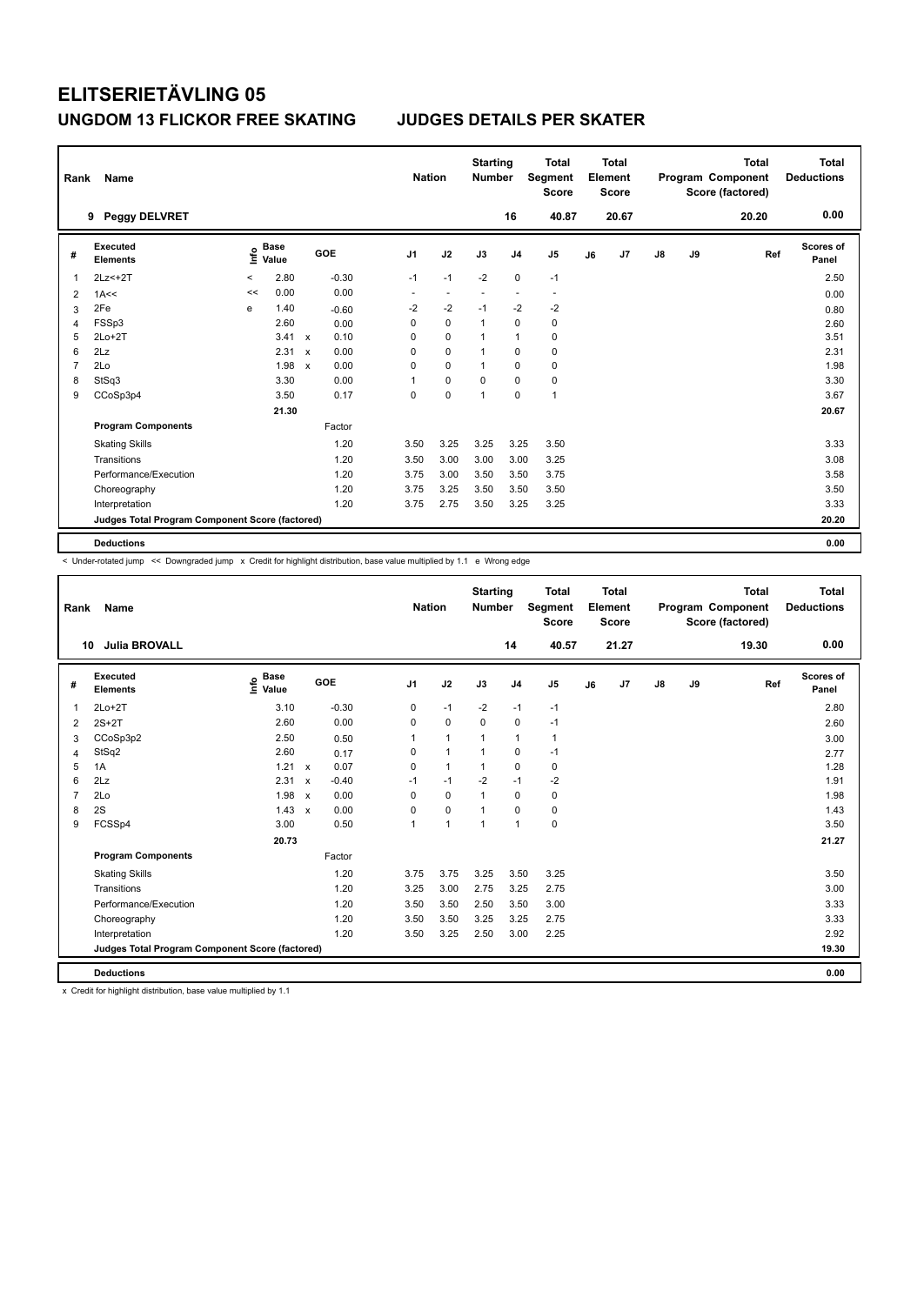| Rank           | Name                                            |                                  |                           |            | <b>Nation</b>  |              | <b>Starting</b><br><b>Number</b> |                | <b>Total</b><br>Segment<br><b>Score</b> |    | Total<br>Element<br><b>Score</b> |               |    | <b>Total</b><br>Program Component<br>Score (factored) | Total<br><b>Deductions</b> |
|----------------|-------------------------------------------------|----------------------------------|---------------------------|------------|----------------|--------------|----------------------------------|----------------|-----------------------------------------|----|----------------------------------|---------------|----|-------------------------------------------------------|----------------------------|
| 11             | <b>Elvira WIKLUND</b>                           |                                  |                           |            |                |              |                                  | 8              | 40.39                                   |    | 21.49                            |               |    | 19.40                                                 | 0.50                       |
| #              | Executed<br><b>Elements</b>                     | <b>Base</b><br>e Base<br>⊆ Value |                           | <b>GOE</b> | J <sub>1</sub> | J2           | J3                               | J <sub>4</sub> | J <sub>5</sub>                          | J6 | J7                               | $\mathsf{J}8$ | J9 | Ref                                                   | Scores of<br>Panel         |
| 1              | 1A                                              | 1.10                             |                           | 0.00       | 0              | $\mathbf 0$  | $\mathbf{1}$                     | $\mathbf 0$    | $\pmb{0}$                               |    |                                  |               |    |                                                       | 1.10                       |
| $\overline{2}$ | $2Lz+2T$                                        | 3.40                             |                           | $-0.10$    | 0              | $\mathbf 0$  | 0                                | $-1$           | $-1$                                    |    |                                  |               |    |                                                       | 3.30                       |
| 3              | $2F+2T$                                         | 3.20                             |                           | $-0.20$    | 0              | $-1$         | 0                                | $-1$           | $-1$                                    |    |                                  |               |    |                                                       | 3.00                       |
| $\overline{4}$ | FCSSp2                                          | 2.30                             |                           | $-0.10$    | $-1$           | 0            | $-1$                             | 0              | $\pmb{0}$                               |    |                                  |               |    |                                                       | 2.20                       |
| 5              | 2Lo                                             | 1.80                             |                           | 0.00       | 0              | $\Omega$     | $\Omega$                         | $-1$           | 0                                       |    |                                  |               |    |                                                       | 1.80                       |
| 6              | StSq2                                           | 2.60                             |                           | 0.17       | 1              | 0            | 1                                | 0              | 0                                       |    |                                  |               |    |                                                       | 2.77                       |
| $\overline{7}$ | 2Lz                                             | 2.31                             | $\mathbf x$               | 0.10       | 0              | $\mathbf{1}$ | 1                                | $\Omega$       | 0                                       |    |                                  |               |    |                                                       | 2.41                       |
| 8              | CCoSp3p4                                        | 3.50                             |                           | 0.33       | 1              | 0            | 1                                | $\Omega$       | $\mathbf{1}$                            |    |                                  |               |    |                                                       | 3.83                       |
| 9              | 2Lo                                             | 1.98                             | $\boldsymbol{\mathsf{x}}$ | $-0.90$    | $-3$           | $-3$         | $-3$                             | $-3$           | $-3$                                    |    |                                  |               |    |                                                       | 1.08                       |
|                |                                                 | 22.19                            |                           |            |                |              |                                  |                |                                         |    |                                  |               |    |                                                       | 21.49                      |
|                | <b>Program Components</b>                       |                                  |                           | Factor     |                |              |                                  |                |                                         |    |                                  |               |    |                                                       |                            |
|                | <b>Skating Skills</b>                           |                                  |                           | 1.20       | 3.50           | 3.25         | 3.25                             | 3.00           | 3.50                                    |    |                                  |               |    |                                                       | 3.33                       |
|                | Transitions                                     |                                  |                           | 1.20       | 3.25           | 2.75         | 3.75                             | 2.75           | 3.25                                    |    |                                  |               |    |                                                       | 3.08                       |
|                | Performance/Execution                           |                                  |                           | 1.20       | 3.50           | 3.25         | 3.50                             | 3.25           | 3.50                                    |    |                                  |               |    |                                                       | 3.42                       |
|                | Choreography                                    |                                  |                           | 1.20       | 3.50           | 3.00         | 3.50                             | 3.25           | 3.25                                    |    |                                  |               |    |                                                       | 3.33                       |
|                | Interpretation                                  |                                  |                           | 1.20       | 3.50           | 2.75         | 3.25                             | 2.75           | 3.00                                    |    |                                  |               |    |                                                       | 3.00                       |
|                | Judges Total Program Component Score (factored) |                                  |                           |            |                |              |                                  |                |                                         |    |                                  |               |    |                                                       | 19.40                      |
|                | <b>Deductions</b>                               |                                  | Falls:                    | $-0.50$    |                |              |                                  |                |                                         |    |                                  |               |    |                                                       | $-0.50$                    |

x Credit for highlight distribution, base value multiplied by 1.1

| Rank           | Name                                            |                                  |                                      | <b>Nation</b>  |              | <b>Starting</b><br><b>Number</b> |                | <b>Total</b><br>Segment<br><b>Score</b> |    | <b>Total</b><br>Element<br><b>Score</b> |    |    | <b>Total</b><br>Program Component<br>Score (factored) | <b>Total</b><br><b>Deductions</b> |
|----------------|-------------------------------------------------|----------------------------------|--------------------------------------|----------------|--------------|----------------------------------|----------------|-----------------------------------------|----|-----------------------------------------|----|----|-------------------------------------------------------|-----------------------------------|
| 12             | Emma-Tyresö ANDERSSON                           |                                  |                                      |                |              |                                  | 9              | 39.95                                   |    | 21.45                                   |    |    | 18.50                                                 | 0.00                              |
| #              | Executed<br><b>Elements</b>                     | <b>Base</b><br>e Base<br>E Value | GOE                                  | J <sub>1</sub> | J2           | J3                               | J <sub>4</sub> | J <sub>5</sub>                          | J6 | J <sub>7</sub>                          | J8 | J9 | Ref                                                   | <b>Scores of</b><br>Panel         |
| $\mathbf{1}$   | 1Lz                                             | 0.60                             | 0.07                                 | 0              | $\mathbf{1}$ | $\mathbf{1}$                     | $\mathbf 0$    | 0                                       |    |                                         |    |    |                                                       | 0.67                              |
| 2              | 1A                                              | 1.10                             | 0.00                                 | 0              | $\mathbf 0$  | $\mathbf 0$                      | $\mathbf 0$    | 0                                       |    |                                         |    |    |                                                       | 1.10                              |
| 3              | 2F                                              | 1.90                             | 0.10                                 | 0              | $\mathbf{1}$ | $\mathbf{1}$                     | 0              | 0                                       |    |                                         |    |    |                                                       | 2.00                              |
| $\overline{4}$ | 2Lo                                             | 1.80                             | 0.00                                 | $\Omega$       | $\Omega$     | 1                                | $\Omega$       | 0                                       |    |                                         |    |    |                                                       | 1.80                              |
| 5              | FSSp3                                           | 2.60                             | 0.17                                 | $\Omega$       | $\mathbf{1}$ | 1                                | $-1$           | 0                                       |    |                                         |    |    |                                                       | 2.77                              |
| 6              | $2F+2T$                                         | $3.52 \times$                    | 0.00                                 | $\Omega$       | $\mathbf 0$  | $\Omega$                         | $\Omega$       | 0                                       |    |                                         |    |    |                                                       | 3.52                              |
| $\overline{7}$ | $2Lz+2Lo$                                       | 4.29                             | $-0.30$<br>$\boldsymbol{\mathsf{x}}$ | $-1$           | $-1$         | $\Omega$                         | $-1$           | $-1$                                    |    |                                         |    |    |                                                       | 3.99                              |
| 8              | StSq2                                           | 2.60                             | $-0.17$                              | 0              | $\mathbf 0$  | $-1$                             | $\mathbf 0$    | $-1$                                    |    |                                         |    |    |                                                       | 2.43                              |
| 9              | CCoSp3p3                                        | 3.00                             | 0.17                                 | $\Omega$       | $\mathbf{1}$ | $\mathbf{1}$                     | $\Omega$       | 0                                       |    |                                         |    |    |                                                       | 3.17                              |
|                |                                                 | 21.41                            |                                      |                |              |                                  |                |                                         |    |                                         |    |    |                                                       | 21.45                             |
|                | <b>Program Components</b>                       |                                  | Factor                               |                |              |                                  |                |                                         |    |                                         |    |    |                                                       |                                   |
|                | <b>Skating Skills</b>                           |                                  | 1.20                                 | 3.25           | 3.25         | 3.00                             | 3.25           | 3.00                                    |    |                                         |    |    |                                                       | 3.17                              |
|                | Transitions                                     |                                  | 1.20                                 | 3.00           | 3.00         | 3.25                             | 3.00           | 2.50                                    |    |                                         |    |    |                                                       | 3.00                              |
|                | Performance/Execution                           |                                  | 1.20                                 | 3.25           | 3.50         | 3.50                             | 3.25           | 3.00                                    |    |                                         |    |    |                                                       | 3.33                              |
|                | Choreography                                    |                                  | 1.20                                 | 3.25           | 3.25         | 3.50                             | 2.75           | 2.75                                    |    |                                         |    |    |                                                       | 3.08                              |
|                | Interpretation                                  |                                  | 1.20                                 | 3.00           | 3.00         | 3.25                             | 2.50           | 2.50                                    |    |                                         |    |    |                                                       | 2.83                              |
|                | Judges Total Program Component Score (factored) |                                  |                                      |                |              |                                  |                |                                         |    |                                         |    |    |                                                       | 18.50                             |
|                | <b>Deductions</b>                               | .                                |                                      |                |              |                                  |                |                                         |    |                                         |    |    |                                                       | 0.00                              |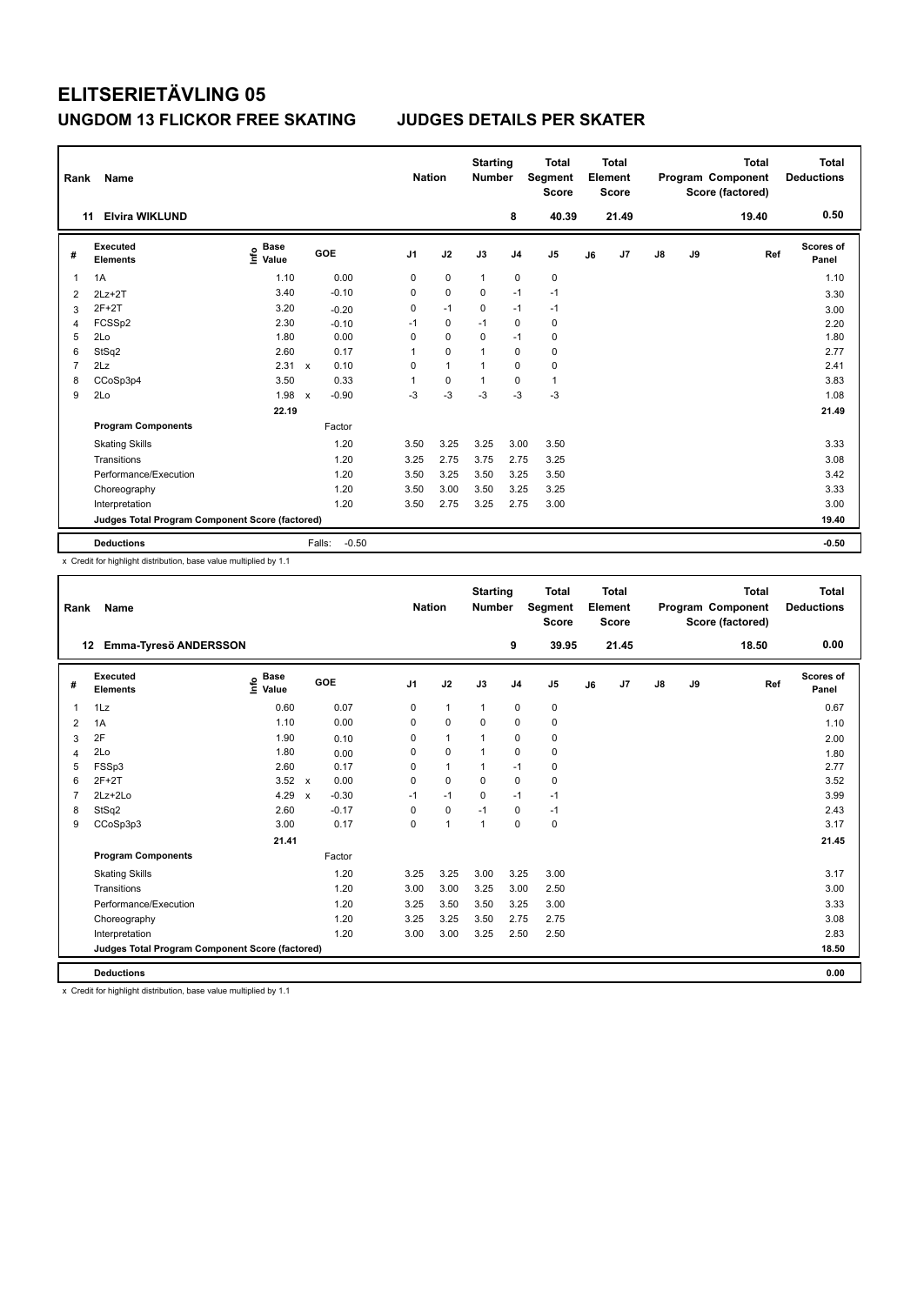| Rank | Name                                            |                                  |              |         |                | <b>Nation</b>  | <b>Starting</b><br><b>Number</b> |                | Total<br>Segment<br><b>Score</b> |    | <b>Total</b><br>Element<br><b>Score</b> |               |    | <b>Total</b><br>Program Component<br>Score (factored) | Total<br><b>Deductions</b> |
|------|-------------------------------------------------|----------------------------------|--------------|---------|----------------|----------------|----------------------------------|----------------|----------------------------------|----|-----------------------------------------|---------------|----|-------------------------------------------------------|----------------------------|
|      | <b>Carolina OLSSON</b><br>13                    |                                  |              |         |                |                |                                  | 13             | 39.63                            |    | 21.03                                   |               |    | 18.60                                                 | 0.00                       |
| #    | Executed<br><b>Elements</b>                     | <b>Base</b><br>e Base<br>⊆ Value |              | GOE     | J <sub>1</sub> | J2             | J3                               | J <sub>4</sub> | J5                               | J6 | J7                                      | $\mathsf{J}8$ | J9 | Ref                                                   | <b>Scores of</b><br>Panel  |
| 1    | 2F                                              | 1.90                             |              | $-0.10$ | $-1$           | $\mathbf 0$    | $\mathbf 0$                      | $\pmb{0}$      | $-1$                             |    |                                         |               |    |                                                       | 1.80                       |
| 2    | $2Lo+2T$                                        | 3.10                             |              | $-0.10$ | 0              | $-1$           | $-1$                             | 0              | $\mathbf 0$                      |    |                                         |               |    |                                                       | 3.00                       |
| 3    | 1A                                              | 1.10                             |              | 0.00    | 0              | $\mathbf 0$    | 0                                | $\mathbf 0$    | $\pmb{0}$                        |    |                                         |               |    |                                                       | 1.10                       |
| 4    | CCoSp3p3                                        | 3.00                             |              | $-0.30$ | $-1$           | $-1$           | $-1$                             | $-1$           | $\mathbf{1}$                     |    |                                         |               |    |                                                       | 2.70                       |
| 5    | 2S                                              | 1.30                             |              | 0.00    | 0              | 0              | 0                                | 0              | 0                                |    |                                         |               |    |                                                       | 1.30                       |
| 6    | 2Lo                                             | 1.98                             | $\mathsf{x}$ | 0.00    | 0              | $\mathbf 0$    | 0                                | $\mathbf 0$    | $\pmb{0}$                        |    |                                         |               |    |                                                       | 1.98                       |
| 7    | $2F+2T$                                         | 3.52                             | $\mathbf{x}$ | 0.00    | 0              | $\mathbf 0$    | $\overline{1}$                   | $\mathbf 0$    | 0                                |    |                                         |               |    |                                                       | 3.52                       |
| 8    | StSq2                                           | 2.60                             |              | 0.00    | 0              | $\mathbf 0$    | $-1$                             | 0              | 0                                |    |                                         |               |    |                                                       | 2.60                       |
| 9    | FCCSp3                                          | 2.80                             |              | 0.23    | $-1$           | $\overline{1}$ | 1                                | $-1$           | $\mathbf{1}$                     |    |                                         |               |    |                                                       | 3.03                       |
|      |                                                 | 21.30                            |              |         |                |                |                                  |                |                                  |    |                                         |               |    |                                                       | 21.03                      |
|      | <b>Program Components</b>                       |                                  |              | Factor  |                |                |                                  |                |                                  |    |                                         |               |    |                                                       |                            |
|      | <b>Skating Skills</b>                           |                                  |              | 1.20    | 3.50           | 3.25           | 2.25                             | 3.25           | 3.50                             |    |                                         |               |    |                                                       | 3.33                       |
|      | Transitions                                     |                                  |              | 1.20    | 3.25           | 2.75           | 2.50                             | 3.00           | 3.25                             |    |                                         |               |    |                                                       | 3.00                       |
|      | Performance/Execution                           |                                  |              | 1.20    | 3.50           | 3.00           | 2.75                             | 3.25           | 3.50                             |    |                                         |               |    |                                                       | 3.25                       |
|      | Choreography                                    |                                  |              | 1.20    | 3.75           | 3.25           | 3.00                             | 3.00           | 3.00                             |    |                                         |               |    |                                                       | 3.08                       |
|      | Interpretation                                  |                                  |              | 1.20    | 3.50           | 3.00           | 2.50                             | 2.75           | 2.75                             |    |                                         |               |    |                                                       | 2.83                       |
|      | Judges Total Program Component Score (factored) |                                  |              |         |                |                |                                  |                |                                  |    |                                         |               |    |                                                       | 18.60                      |
|      | <b>Deductions</b>                               |                                  |              |         |                |                |                                  |                |                                  |    |                                         |               |    |                                                       | 0.00                       |

x Credit for highlight distribution, base value multiplied by 1.1

| Rank           | Name                                            |         |                      |              |         |                | <b>Nation</b> | <b>Starting</b><br><b>Number</b> |                | <b>Total</b><br><b>Segment</b><br><b>Score</b> |    | <b>Total</b><br>Element<br><b>Score</b> |               |    | <b>Total</b><br>Program Component<br>Score (factored) | <b>Total</b><br><b>Deductions</b> |
|----------------|-------------------------------------------------|---------|----------------------|--------------|---------|----------------|---------------|----------------------------------|----------------|------------------------------------------------|----|-----------------------------------------|---------------|----|-------------------------------------------------------|-----------------------------------|
|                | <b>Lovisa SKOGLUND</b><br>14                    |         |                      |              |         |                |               |                                  | 3              | 37.93                                          |    | 20.23                                   |               |    | 17.70                                                 | 0.00                              |
| #              | Executed<br><b>Elements</b>                     | ۴       | <b>Base</b><br>Value |              | GOE     | J <sub>1</sub> | J2            | J3                               | J <sub>4</sub> | J <sub>5</sub>                                 | J6 | J7                                      | $\mathsf{J}8$ | J9 | Ref                                                   | Scores of<br>Panel                |
| 1              | $2Lz+2T<$                                       | $\,<\,$ | 3.00                 |              | $-0.50$ | $-1$           | $-1$          | $-2$                             | $-2$           | $-2$                                           |    |                                         |               |    |                                                       | 2.50                              |
| $\overline{2}$ | 2Lo                                             |         | 1.80                 |              | 0.00    | 0              | $\mathbf 0$   | $\mathbf{1}$                     | $\mathbf 0$    | $\mathbf 0$                                    |    |                                         |               |    |                                                       | 1.80                              |
| 3              | FCSp2                                           |         | 2.30                 |              | 0.00    | 0              | $\mathbf 0$   | $\mathbf{1}$                     | $\mathbf 0$    | $\pmb{0}$                                      |    |                                         |               |    |                                                       | 2.30                              |
| 4              | 2F                                              |         | 1.90                 |              | 0.00    | 0              | $\mathbf 0$   | 0                                | $\mathbf 0$    | $\mathbf 0$                                    |    |                                         |               |    |                                                       | 1.90                              |
| 5              | 1A                                              |         | 1.10                 |              | 0.07    | 0              | $\mathbf 0$   | $\overline{1}$                   | $\mathbf{1}$   | 0                                              |    |                                         |               |    |                                                       | 1.17                              |
| 6              | CCoSp2p3                                        |         | 2.50                 |              | 0.00    | $\Omega$       | $\mathbf 0$   | $\mathbf{1}$                     | $\mathbf 0$    | 0                                              |    |                                         |               |    |                                                       | 2.50                              |
| 7              | 2F+2Lo<                                         | $\prec$ | 3.52                 | $\mathsf{x}$ | $-0.30$ | $-1$           | $-1$          | $-1$                             | $-2$           | $-1$                                           |    |                                         |               |    |                                                       | 3.22                              |
| 8              | 2Lz                                             |         | 2.31                 | $\mathbf x$  | 0.10    | $\Omega$       | $\mathbf{1}$  | $\overline{1}$                   | $\mathbf 0$    | $\pmb{0}$                                      |    |                                         |               |    |                                                       | 2.41                              |
| 9              | StSq2                                           |         | 2.60                 |              | $-0.17$ | $-1$           | $-1$          | $\mathbf 0$                      | $\mathbf 0$    | $\pmb{0}$                                      |    |                                         |               |    |                                                       | 2.43                              |
|                |                                                 |         | 21.03                |              |         |                |               |                                  |                |                                                |    |                                         |               |    |                                                       | 20.23                             |
|                | <b>Program Components</b>                       |         |                      |              | Factor  |                |               |                                  |                |                                                |    |                                         |               |    |                                                       |                                   |
|                | <b>Skating Skills</b>                           |         |                      |              | 1.20    | 3.00           | 3.00          | 3.25                             | 3.00           | 2.75                                           |    |                                         |               |    |                                                       | 3.00                              |
|                | Transitions                                     |         |                      |              | 1.20    | 3.00           | 2.75          | 3.50                             | 2.50           | 2.25                                           |    |                                         |               |    |                                                       | 2.75                              |
|                | Performance/Execution                           |         |                      |              | 1.20    | 3.25           | 3.25          | 3.50                             | 3.00           | 2.75                                           |    |                                         |               |    |                                                       | 3.17                              |
|                | Choreography                                    |         |                      |              | 1.20    | 3.25           | 3.00          | 3.25                             | 2.75           | 2.50                                           |    |                                         |               |    |                                                       | 3.00                              |
|                | Interpretation                                  |         |                      |              | 1.20    | 3.00           | 2.75          | 3.00                             | 2.75           | 2.50                                           |    |                                         |               |    |                                                       | 2.83                              |
|                | Judges Total Program Component Score (factored) |         |                      |              |         |                |               |                                  |                |                                                |    |                                         |               |    |                                                       | 17.70                             |
|                | <b>Deductions</b>                               |         |                      |              |         |                |               |                                  |                |                                                |    |                                         |               |    |                                                       | 0.00                              |

< Under-rotated jump x Credit for highlight distribution, base value multiplied by 1.1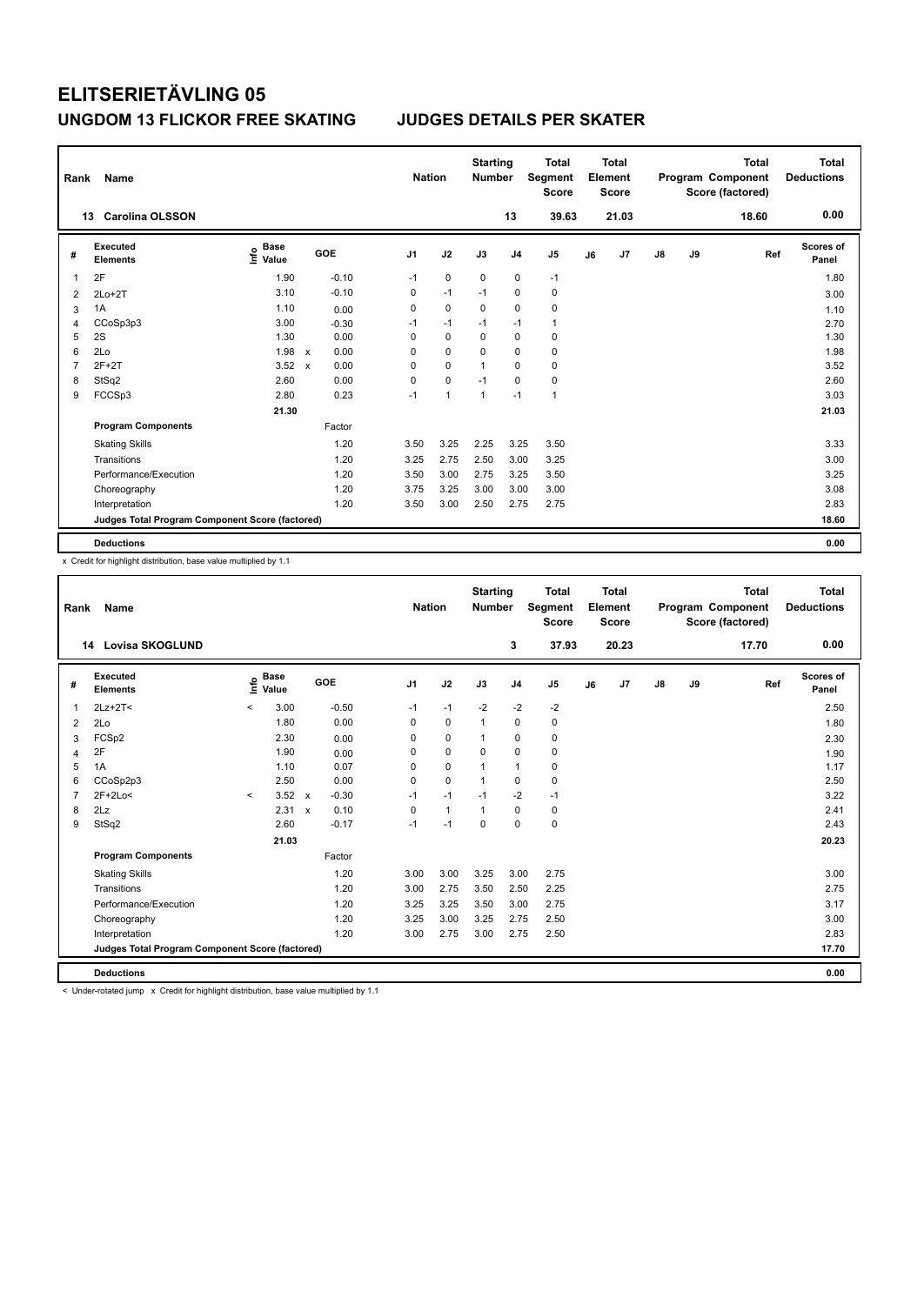| Rank | Name                                            |                                  |                           |         |                | <b>Nation</b> | <b>Starting</b><br><b>Number</b> |                | <b>Total</b><br>Segment<br><b>Score</b> |    | <b>Total</b><br>Element<br><b>Score</b> |               |    | <b>Total</b><br>Program Component<br>Score (factored) | <b>Total</b><br><b>Deductions</b> |
|------|-------------------------------------------------|----------------------------------|---------------------------|---------|----------------|---------------|----------------------------------|----------------|-----------------------------------------|----|-----------------------------------------|---------------|----|-------------------------------------------------------|-----------------------------------|
|      | <b>Isabelle BRANDEBORN</b><br>15                |                                  |                           |         |                |               |                                  | 15             | 37.44                                   |    | 17.14                                   |               |    | 20.30                                                 | 0.00                              |
| #    | Executed<br><b>Elements</b>                     | <b>Base</b><br>e Base<br>⊆ Value |                           | GOE     | J <sub>1</sub> | J2            | J3                               | J <sub>4</sub> | J <sub>5</sub>                          | J6 | J7                                      | $\mathsf{J}8$ | J9 | Ref                                                   | <b>Scores of</b><br>Panel         |
| 1    | $2Lo+2T$                                        | 3.10                             |                           | 0.00    | 0              | 0             | $\overline{1}$                   | 0              | 0                                       |    |                                         |               |    |                                                       | 3.10                              |
| 2    | 2F                                              | 1.90                             |                           | 0.30    | 1              | $\mathbf{1}$  | $\overline{1}$                   | $\mathbf 0$    | $\mathbf{1}$                            |    |                                         |               |    |                                                       | 2.20                              |
| 3    | 2Lz                                             | 2.10                             |                           | $-0.30$ | $-1$           | $\pmb{0}$     | $-1$                             | $-1$           | $-1$                                    |    |                                         |               |    |                                                       | 1.80                              |
| 4    | 1A                                              | 1.10                             |                           | 0.00    | 0              | $\mathbf 0$   | $\mathbf{1}$                     | $\mathbf 0$    | $\pmb{0}$                               |    |                                         |               |    |                                                       | 1.10                              |
| 5    | FSSp1V                                          | 1.40                             |                           | $-0.20$ | 0              | $-1$          | $-1$                             | 0              | $-1$                                    |    |                                         |               |    |                                                       | 1.20                              |
| 6    | StSq1                                           | 1.80                             |                           | 0.33    | 1              | $\mathbf{1}$  | $\overline{1}$                   | $\pmb{0}$      | $\pmb{0}$                               |    |                                         |               |    |                                                       | 2.13                              |
| 7    | $1F+1T$                                         | 0.99                             | $\mathsf{x}$              | $-0.03$ | 0              | 0             | 0                                | $-1$           | $-1$                                    |    |                                         |               |    |                                                       | 0.96                              |
| 8    | 2Lo                                             | 1.98                             | $\boldsymbol{\mathsf{x}}$ | 0.00    | 0              | $\mathbf 0$   | 1                                | 0              | 0                                       |    |                                         |               |    |                                                       | 1.98                              |
| 9    | CCoSp3p2                                        | 2.50                             |                           | 0.17    | 1              | 0             | 1                                | $\mathbf 0$    | $\pmb{0}$                               |    |                                         |               |    |                                                       | 2.67                              |
|      |                                                 | 16.87                            |                           |         |                |               |                                  |                |                                         |    |                                         |               |    |                                                       | 17.14                             |
|      | <b>Program Components</b>                       |                                  |                           | Factor  |                |               |                                  |                |                                         |    |                                         |               |    |                                                       |                                   |
|      | <b>Skating Skills</b>                           |                                  |                           | 1.20    | 3.75           | 3.50          | 3.50                             | 3.50           | 3.50                                    |    |                                         |               |    |                                                       | 3.50                              |
|      | Transitions                                     |                                  |                           | 1.20    | 3.50           | 3.25          | 2.75                             | 3.25           | 3.25                                    |    |                                         |               |    |                                                       | 3.25                              |
|      | Performance/Execution                           |                                  |                           | 1.20    | 3.75           | 3.50          | 3.25                             | 3.50           | 3.50                                    |    |                                         |               |    |                                                       | 3.50                              |
|      | Choreography                                    |                                  |                           | 1.20    | 3.75           | 3.50          | 3.25                             | 3.50           | 3.50                                    |    |                                         |               |    |                                                       | 3.50                              |
|      | Interpretation                                  |                                  |                           | 1.20    | 3.50           | 3.25          | 3.00                             | 3.25           | 3.00                                    |    |                                         |               |    |                                                       | 3.17                              |
|      | Judges Total Program Component Score (factored) |                                  |                           |         |                |               |                                  |                |                                         |    |                                         |               |    |                                                       | 20.30                             |
|      | <b>Deductions</b>                               |                                  |                           |         |                |               |                                  |                |                                         |    |                                         |               |    |                                                       | 0.00                              |

x Credit for highlight distribution, base value multiplied by 1.1

| Rank           | Name                                            |         |                                  |                           |         |                | <b>Nation</b> | <b>Starting</b><br><b>Number</b> |                | <b>Total</b><br>Segment<br><b>Score</b> |    | <b>Total</b><br>Element<br><b>Score</b> |               |    | <b>Total</b><br>Program Component<br>Score (factored) | <b>Total</b><br><b>Deductions</b> |
|----------------|-------------------------------------------------|---------|----------------------------------|---------------------------|---------|----------------|---------------|----------------------------------|----------------|-----------------------------------------|----|-----------------------------------------|---------------|----|-------------------------------------------------------|-----------------------------------|
| 16             | <b>Natalia JANSSON</b>                          |         |                                  |                           |         |                |               |                                  | $\overline{7}$ | 35.91                                   |    | 19.11                                   |               |    | 16.80                                                 | 0.00                              |
| #              | Executed<br><b>Elements</b>                     |         | <b>Base</b><br>e Base<br>⊆ Value |                           | GOE     | J <sub>1</sub> | J2            | J3                               | J <sub>4</sub> | J <sub>5</sub>                          | J6 | J7                                      | $\mathsf{J}8$ | J9 | Ref                                                   | Scores of<br>Panel                |
| $\overline{1}$ | 1A                                              |         | 1.10                             |                           | 0.20    | $\mathbf{1}$   | $\mathbf{1}$  | $\mathbf{1}$                     | $\mathbf{1}$   | 0                                       |    |                                         |               |    |                                                       | 1.30                              |
| 2              | $2Lz+2T$                                        |         | 3.40                             |                           | $-0.30$ | $-1$           | $-1$          | $-1$                             | $-1$           | $-2$                                    |    |                                         |               |    |                                                       | 3.10                              |
| 3              | FSSp4                                           |         | 3.00                             |                           | 0.17    | 0              | $\pmb{0}$     | $\mathbf{1}$                     | $\pmb{0}$      | 1                                       |    |                                         |               |    |                                                       | 3.17                              |
| $\overline{4}$ | StSqB                                           |         | 1.50                             |                           | $-0.20$ | 0              | $-1$          | $-1$                             | $-1$           | $\mathbf 0$                             |    |                                         |               |    |                                                       | 1.30                              |
| 5              | $2F+2Lo<$                                       | $\prec$ | 3.52                             | $\mathsf{x}$              | $-0.30$ | $-1$           | $-1$          | $-2$                             | $-1$           | $-1$                                    |    |                                         |               |    |                                                       | 3.22                              |
| 6              | 2Lo                                             |         | 1.98                             | $\boldsymbol{\mathsf{x}}$ | 0.00    | $\Omega$       | $\mathbf 0$   | $\overline{2}$                   | $\mathbf 0$    | 0                                       |    |                                         |               |    |                                                       | 1.98                              |
| $\overline{7}$ | 2Lze                                            | e       | 1.65                             | $\boldsymbol{\mathsf{x}}$ | $-0.60$ | $-2$           | $-2$          | $-2$                             | $-2$           | $-2$                                    |    |                                         |               |    |                                                       | 1.05                              |
| 8              | 2F                                              |         | 2.09                             | $\mathbf{x}$              | 0.00    | $\Omega$       | $\mathbf 0$   | $\mathbf 0$                      | $\mathbf 0$    | $\pmb{0}$                               |    |                                         |               |    |                                                       | 2.09                              |
| 9              | CCoSp3p2                                        |         | 2.50                             |                           | $-0.60$ | $-1$           | $-2$          | $-2$                             | $-2$           | $-2$                                    |    |                                         |               |    |                                                       | 1.90                              |
|                |                                                 |         | 20.74                            |                           |         |                |               |                                  |                |                                         |    |                                         |               |    |                                                       | 19.11                             |
|                | <b>Program Components</b>                       |         |                                  |                           | Factor  |                |               |                                  |                |                                         |    |                                         |               |    |                                                       |                                   |
|                | <b>Skating Skills</b>                           |         |                                  |                           | 1.20    | 3.25           | 2.75          | 2.50                             | 3.00           | 3.00                                    |    |                                         |               |    |                                                       | 2.92                              |
|                | Transitions                                     |         |                                  |                           | 1.20    | 3.00           | 2.50          | 2.75                             | 2.50           | 2.75                                    |    |                                         |               |    |                                                       | 2.67                              |
|                | Performance/Execution                           |         |                                  |                           | 1.20    | 3.25           | 2.50          | 3.50                             | 2.75           | 3.00                                    |    |                                         |               |    |                                                       | 3.00                              |
|                | Choreography                                    |         |                                  |                           | 1.20    | 3.25           | 2.75          | 3.25                             | 2.75           | 2.75                                    |    |                                         |               |    |                                                       | 2.92                              |
|                | Interpretation                                  |         |                                  |                           | 1.20    | 3.00           | 2.50          | 2.50                             | 2.50           | 2.50                                    |    |                                         |               |    |                                                       | 2.50                              |
|                | Judges Total Program Component Score (factored) |         |                                  |                           |         |                |               |                                  |                |                                         |    |                                         |               |    |                                                       | 16.80                             |
|                | <b>Deductions</b>                               |         |                                  |                           |         |                |               |                                  |                |                                         |    |                                         |               |    |                                                       | 0.00                              |

< Under-rotated jump x Credit for highlight distribution, base value multiplied by 1.1 e Wrong edge ! Not clear edge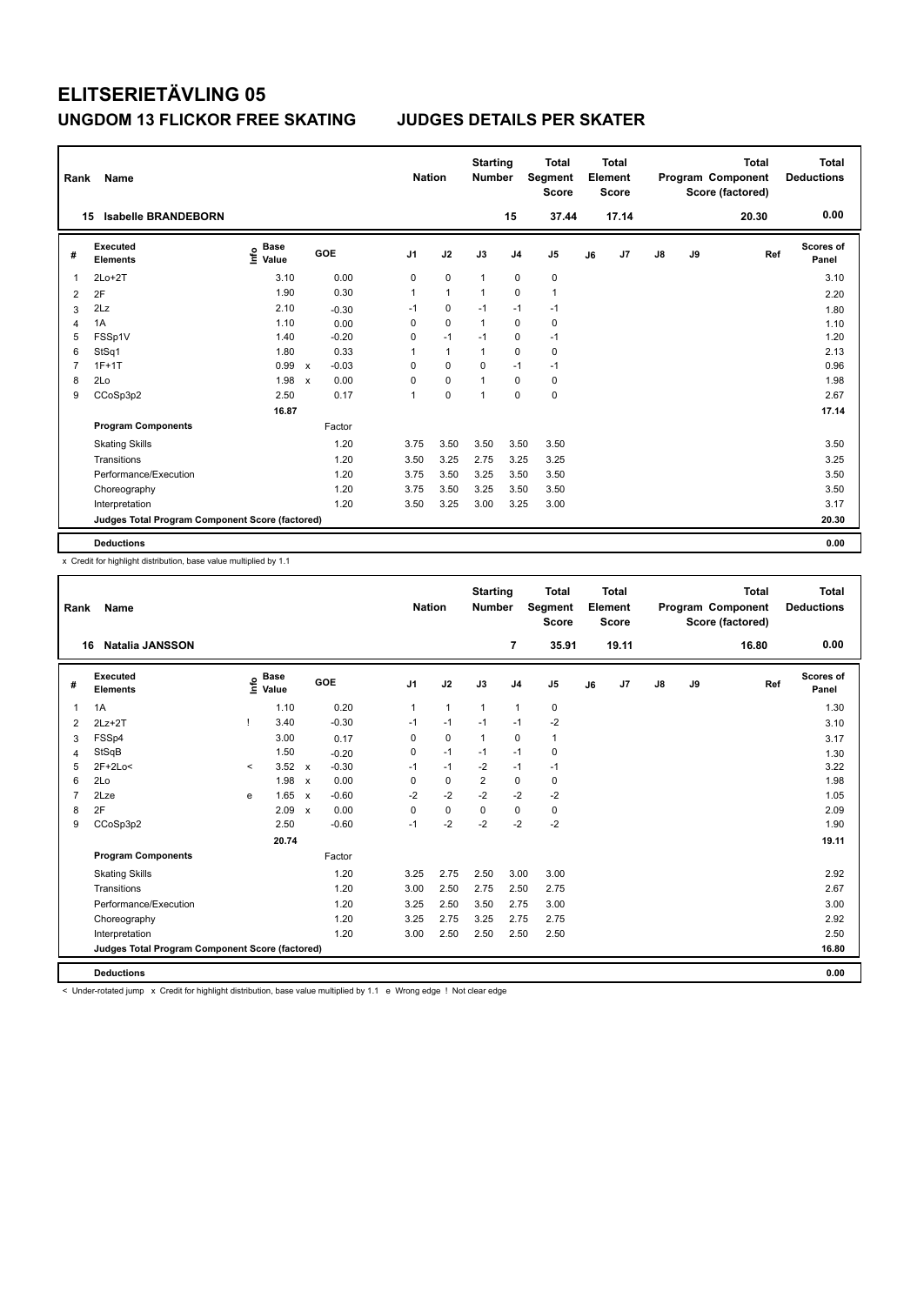| Rank           | Name                                            |         |                      |                           |         | <b>Nation</b>  |                | <b>Starting</b><br><b>Number</b> |                | <b>Total</b><br>Segment<br><b>Score</b> |    | <b>Total</b><br>Element<br><b>Score</b> |               |    | <b>Total</b><br>Program Component<br>Score (factored) | <b>Total</b><br><b>Deductions</b> |
|----------------|-------------------------------------------------|---------|----------------------|---------------------------|---------|----------------|----------------|----------------------------------|----------------|-----------------------------------------|----|-----------------------------------------|---------------|----|-------------------------------------------------------|-----------------------------------|
| 17             | <b>Wilma LIND</b>                               |         |                      |                           |         |                |                |                                  | 19             | 35.71                                   |    | 16.11                                   |               |    | 19.60                                                 | 0.00                              |
| #              | Executed<br><b>Elements</b>                     | ١nf٥    | <b>Base</b><br>Value |                           | GOE     | J <sub>1</sub> | J2             | J3                               | J <sub>4</sub> | J5                                      | J6 | J7                                      | $\mathsf{J}8$ | J9 | Ref                                                   | Scores of<br>Panel                |
| 1              | 2A<                                             | $\prec$ | 2.30                 |                           | $-1.50$ | $-3$           | $-3$           | $-3$                             | $-3$           | $-3$                                    |    |                                         |               |    |                                                       | 0.80                              |
| 2              | $2F+2T$                                         |         | 3.20                 |                           | 0.20    | 0              | $\overline{1}$ | $\overline{2}$                   | $\mathbf 0$    | $\mathbf{1}$                            |    |                                         |               |    |                                                       | 3.40                              |
| 3              | 2Lz                                             |         | 2.10                 |                           | 0.00    | 0              | $\mathbf 0$    | 0                                | $\mathbf 0$    | 0                                       |    |                                         |               |    |                                                       | 2.10                              |
| 4              | CCoSp3p3                                        |         | 3.00                 |                           | 0.50    | 1              | $\mathbf{1}$   | $\overline{1}$                   | $\mathbf 0$    | $\mathbf{1}$                            |    |                                         |               |    |                                                       | 3.50                              |
| 5              | 1F                                              |         | 0.55                 | $\mathsf{x}$              | $-0.30$ | -3             | $-3$           | $-3$                             | $-3$           | -3                                      |    |                                         |               |    |                                                       | 0.25                              |
| 6              | 2Lo                                             |         | 1.98                 | $\boldsymbol{\mathsf{x}}$ | 0.00    | 0              | $\mathbf 0$    | $\mathbf 0$                      | $\mathbf 0$    | $\pmb{0}$                               |    |                                         |               |    |                                                       | 1.98                              |
| $\overline{7}$ | FSSpBV                                          |         | 1.20                 |                           | 0.33    | 1              | $\mathbf{1}$   | $\overline{1}$                   | $\mathbf 0$    | $\pmb{0}$                               |    |                                         |               |    |                                                       | 1.53                              |
| 8              | 2Lz                                             | $\prec$ | 1.65                 | $\mathsf{x}$              | $-0.90$ | $-3$           | $-3$           | $-3$                             | $-3$           | $-3$                                    |    |                                         |               |    |                                                       | 0.75                              |
| 9              | StSq1                                           |         | 1.80                 |                           | 0.00    | 0              | $\mathbf 0$    | $\mathbf 0$                      | $\mathbf 0$    | $-1$                                    |    |                                         |               |    |                                                       | 1.80                              |
|                |                                                 |         | 17.78                |                           |         |                |                |                                  |                |                                         |    |                                         |               |    |                                                       | 16.11                             |
|                | <b>Program Components</b>                       |         |                      |                           | Factor  |                |                |                                  |                |                                         |    |                                         |               |    |                                                       |                                   |
|                | <b>Skating Skills</b>                           |         |                      |                           | 1.20    | 4.00           | 3.50           | 3.75                             | 3.50           | 3.50                                    |    |                                         |               |    |                                                       | 3.58                              |
|                | Transitions                                     |         |                      |                           | 1.20    | 3.25           | 3.50           | 3.50                             | 3.00           | 3.00                                    |    |                                         |               |    |                                                       | 3.25                              |
|                | Performance/Execution                           |         |                      |                           | 1.20    | 3.50           | 3.00           | 3.25                             | 3.00           | 3.25                                    |    |                                         |               |    |                                                       | 3.17                              |
|                | Choreography                                    |         |                      |                           | 1.20    | 3.75           | 3.50           | 3.50                             | 3.25           | 3.25                                    |    |                                         |               |    |                                                       | 3.42                              |
|                | Interpretation                                  |         |                      |                           | 1.20    | 3.50           | 2.75           | 3.25                             | 2.75           | 2.75                                    |    |                                         |               |    |                                                       | 2.92                              |
|                | Judges Total Program Component Score (factored) |         |                      |                           |         |                |                |                                  |                |                                         |    |                                         |               |    |                                                       | 19.60                             |
|                | <b>Deductions</b>                               |         |                      |                           |         |                |                |                                  |                |                                         |    |                                         |               |    |                                                       | 0.00                              |

-<br>< Under-rotated jump x Credit for highlight distribution, base value multiplied by 1.1

| Rank           | Name                                            |                                  |                                      | <b>Nation</b>  |             | <b>Starting</b><br><b>Number</b> |                | <b>Total</b><br>Segment<br><b>Score</b> |    | <b>Total</b><br>Element<br><b>Score</b> |    |    | <b>Total</b><br>Program Component<br>Score (factored) | <b>Total</b><br><b>Deductions</b> |
|----------------|-------------------------------------------------|----------------------------------|--------------------------------------|----------------|-------------|----------------------------------|----------------|-----------------------------------------|----|-----------------------------------------|----|----|-------------------------------------------------------|-----------------------------------|
|                | <b>Isabel LUNDQVIST</b><br>18                   |                                  |                                      |                |             |                                  | 1              | 32.84                                   |    | 17.54                                   |    |    | 15.30                                                 | 0.00                              |
| #              | Executed<br><b>Elements</b>                     | <b>Base</b><br>e Base<br>E Value | GOE                                  | J <sub>1</sub> | J2          | J3                               | J <sub>4</sub> | J <sub>5</sub>                          | J6 | J7                                      | J8 | J9 | Ref                                                   | <b>Scores of</b><br>Panel         |
| $\mathbf{1}$   | 1A                                              | 1.10                             | $-0.20$                              | $-1$           | $-1$        | $-1$                             | $-1$           | $-1$                                    |    |                                         |    |    |                                                       | 0.90                              |
| 2              | 2Lz                                             | 2.10                             | 0.00                                 | $\Omega$       | $\mathbf 0$ | $\mathbf{1}$                     | $\Omega$       | 0                                       |    |                                         |    |    |                                                       | 2.10                              |
| 3              | 2F                                              | 1.90                             | 0.00                                 | 0              | $\mathbf 0$ | 1                                | $\mathbf 0$    | 0                                       |    |                                         |    |    |                                                       | 1.90                              |
| $\overline{4}$ | $2Lo+2T$                                        | 3.10                             | 0.00                                 | 0              | $\mathbf 0$ | $\mathbf{1}$                     | $\mathbf 0$    | 0                                       |    |                                         |    |    |                                                       | 3.10                              |
| 5              | FCCSp2                                          | 2.30                             | $-0.10$                              | 0              | $-1$        | 0                                | $-1$           | 0                                       |    |                                         |    |    |                                                       | 2.20                              |
| 6              | StSq1                                           | 1.80                             | $-0.30$                              | $-1$           | $-1$        | $-1$                             | $\Omega$       | $-1$                                    |    |                                         |    |    |                                                       | 1.50                              |
| $\overline{7}$ | $2S+2T$                                         | 2.86                             | $-0.20$<br>$\mathsf{x}$              | $-1$           | $-1$        | $-1$                             | $-1$           | $-1$                                    |    |                                         |    |    |                                                       | 2.66                              |
| 8              | 2Lo                                             | 1.98                             | $-0.30$<br>$\boldsymbol{\mathsf{x}}$ | $-1$           | $-1$        | $-1$                             | $-1$           | $-1$                                    |    |                                         |    |    |                                                       | 1.68                              |
| 9              | CCoSp2p2                                        | 2.00                             | $-0.50$                              | $-2$           | $-1$        | $-2$                             | $-2$           | $-1$                                    |    |                                         |    |    |                                                       | 1.50                              |
|                |                                                 | 19.14                            |                                      |                |             |                                  |                |                                         |    |                                         |    |    |                                                       | 17.54                             |
|                | <b>Program Components</b>                       |                                  | Factor                               |                |             |                                  |                |                                         |    |                                         |    |    |                                                       |                                   |
|                | <b>Skating Skills</b>                           |                                  | 1.20                                 | 3.00           | 3.00        | 1.75                             | 2.75           | 2.75                                    |    |                                         |    |    |                                                       | 2.83                              |
|                | Transitions                                     |                                  | 1.20                                 | 2.75           | 2.75        | 2.00                             | 2.25           | 2.25                                    |    |                                         |    |    |                                                       | 2.42                              |
|                | Performance/Execution                           |                                  | 1.20                                 | 3.00           | 2.75        | 2.25                             | 2.75           | 2.50                                    |    |                                         |    |    |                                                       | 2.67                              |
|                | Choreography                                    |                                  | 1.20                                 | 3.00           | 3.00        | 2.50                             | 2.50           | 2.50                                    |    |                                         |    |    |                                                       | 2.67                              |
|                | Interpretation                                  |                                  | 1.20                                 | 2.75           | 2.50        | 1.75                             | 2.00           | 2.00                                    |    |                                         |    |    |                                                       | 2.17                              |
|                | Judges Total Program Component Score (factored) |                                  |                                      |                |             |                                  |                |                                         |    |                                         |    |    |                                                       | 15.30                             |
|                | <b>Deductions</b>                               |                                  |                                      |                |             |                                  |                |                                         |    |                                         |    |    |                                                       | 0.00                              |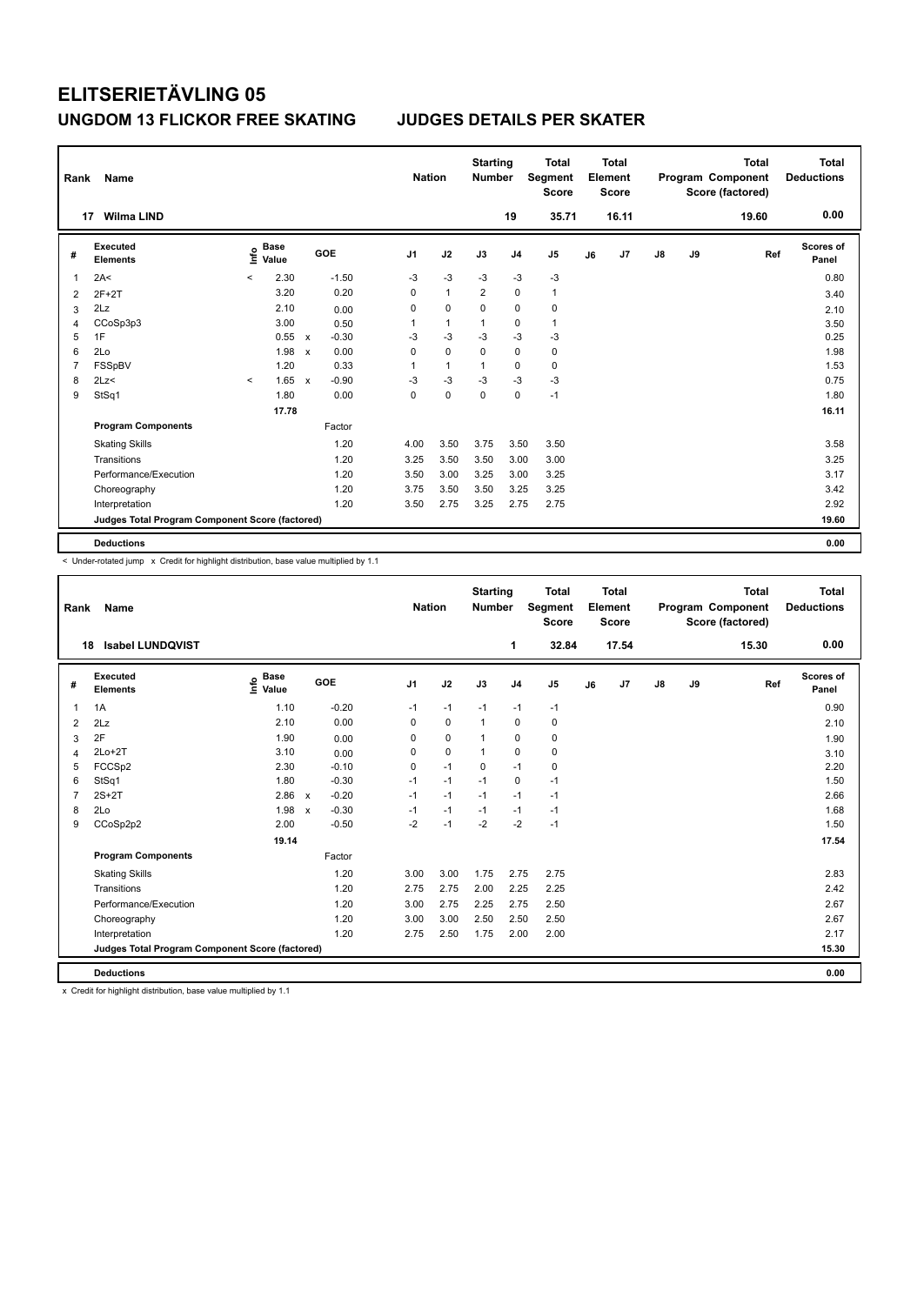| Rank           | Name                                            |         |                                  |                           |                   | <b>Nation</b>            |                          | <b>Starting</b><br><b>Number</b> |                          | <b>Total</b><br>Segment<br><b>Score</b> |    | <b>Total</b><br>Element<br><b>Score</b> |               |    | <b>Total</b><br>Program Component<br>Score (factored) | Total<br><b>Deductions</b> |
|----------------|-------------------------------------------------|---------|----------------------------------|---------------------------|-------------------|--------------------------|--------------------------|----------------------------------|--------------------------|-----------------------------------------|----|-----------------------------------------|---------------|----|-------------------------------------------------------|----------------------------|
|                | <b>Elfrida LUNDQVIST</b><br>19                  |         |                                  |                           |                   |                          |                          |                                  | 12                       | 30.02                                   |    | 13.12                                   |               |    | 17.40                                                 | 0.50                       |
| #              | Executed<br><b>Elements</b>                     |         | <b>Base</b><br>e Base<br>⊆ Value |                           | GOE               | J <sub>1</sub>           | J2                       | J3                               | J <sub>4</sub>           | J <sub>5</sub>                          | J6 | J <sub>7</sub>                          | $\mathsf{J}8$ | J9 | Ref                                                   | <b>Scores of</b><br>Panel  |
| 1              | 2Lz<                                            | $\,<\,$ | 1.50                             |                           | $-0.90$           | $-3$                     | $-3$                     | $-3$                             | $-3$                     | $-3$                                    |    |                                         |               |    |                                                       | 0.60                       |
| 2              | 2F<                                             | $\prec$ | 1.40                             |                           | $-0.50$           | $-1$                     | $-1$                     | $-2$                             | $-2$                     | $-2$                                    |    |                                         |               |    |                                                       | 0.90                       |
| 3              | 1A                                              |         | 1.10                             |                           | 0.00              | 0                        | $\mathbf 0$              | $\mathbf 0$                      | $\mathbf 0$              | $\pmb{0}$                               |    |                                         |               |    |                                                       | 1.10                       |
| 4              | FCSSp4                                          |         | 3.00                             |                           | $-0.20$           | $-1$                     | $\Omega$                 | $-1$                             | 0                        | $-1$                                    |    |                                         |               |    |                                                       | 2.80                       |
| 5              | $2F < +2T$                                      | $\prec$ | 2.97                             | $\mathsf{x}$              | $-0.40$           | $-1$                     | $-1$                     | $-2$                             | $-2$                     | $-1$                                    |    |                                         |               |    |                                                       | 2.57                       |
| 6              | 2Lo<                                            | $\prec$ | 1.43                             | $\boldsymbol{\mathsf{x}}$ | $-0.30$           | $-1$                     | $-1$                     | $-2$                             | $-1$                     | $-1$                                    |    |                                         |               |    |                                                       | 1.13                       |
| $\overline{7}$ | CoSp                                            |         | 0.00                             |                           | 0.00              | $\overline{\phantom{a}}$ | $\overline{\phantom{a}}$ |                                  | $\overline{\phantom{a}}$ | $\overline{a}$                          |    |                                         |               |    |                                                       | 0.00                       |
| 8              | StSq1                                           |         | 1.80                             |                           | 0.00              | 0                        | $\Omega$                 | $\overline{1}$                   | $\Omega$                 | $\mathbf 0$                             |    |                                         |               |    |                                                       | 1.80                       |
| 9              | $2S+2T<$                                        | $\prec$ | 2.42                             | $\mathsf{x}$              | $-0.20$           | $-1$                     | $-1$                     | $-2$                             | $-1$                     | $-1$                                    |    |                                         |               |    |                                                       | 2.22                       |
|                |                                                 |         | 15.62                            |                           |                   |                          |                          |                                  |                          |                                         |    |                                         |               |    |                                                       | 13.12                      |
|                | <b>Program Components</b>                       |         |                                  |                           | Factor            |                          |                          |                                  |                          |                                         |    |                                         |               |    |                                                       |                            |
|                | <b>Skating Skills</b>                           |         |                                  |                           | 1.20              | 3.00                     | 3.25                     | 2.75                             | 2.75                     | 3.25                                    |    |                                         |               |    |                                                       | 3.00                       |
|                | Transitions                                     |         |                                  |                           | 1.20              | 3.00                     | 2.75                     | 3.25                             | 2.50                     | 3.00                                    |    |                                         |               |    |                                                       | 2.92                       |
|                | Performance/Execution                           |         |                                  |                           | 1.20              | 3.25                     | 2.75                     | 2.75                             | 2.75                     | 3.25                                    |    |                                         |               |    |                                                       | 2.92                       |
|                | Choreography                                    |         |                                  |                           | 1.20              | 3.25                     | 3.00                     | 3.00                             | 3.00                     | 3.00                                    |    |                                         |               |    |                                                       | 3.00                       |
|                | Interpretation                                  |         |                                  |                           | 1.20              | 3.00                     | 2.50                     | 2.50                             | 2.75                     | 2.75                                    |    |                                         |               |    |                                                       | 2.67                       |
|                | Judges Total Program Component Score (factored) |         |                                  |                           |                   |                          |                          |                                  |                          |                                         |    |                                         |               |    |                                                       | 17.40                      |
|                | <b>Deductions</b>                               |         |                                  |                           | $-0.50$<br>Falls: |                          |                          |                                  |                          |                                         |    |                                         |               |    |                                                       | $-0.50$                    |

< Under-rotated jump x Credit for highlight distribution, base value multiplied by 1.1

| Rank | Name                                            |         |                      |                           |         | <b>Nation</b>  |                          | <b>Starting</b><br><b>Number</b> |                          | <b>Total</b><br>Segment<br>Score |    | <b>Total</b><br>Element<br><b>Score</b> |    |    | <b>Total</b><br>Program Component<br>Score (factored) | <b>Total</b><br><b>Deductions</b> |
|------|-------------------------------------------------|---------|----------------------|---------------------------|---------|----------------|--------------------------|----------------------------------|--------------------------|----------------------------------|----|-----------------------------------------|----|----|-------------------------------------------------------|-----------------------------------|
| 20   | <b>Marion RÖNNEBRO</b>                          |         |                      |                           |         |                |                          |                                  | $\mathbf{2}$             | 29.29                            |    | 13.49                                   |    |    | 16.30                                                 | 0.50                              |
| #    | Executed<br><b>Elements</b>                     | ١nf٥    | <b>Base</b><br>Value |                           | GOE     | J <sub>1</sub> | J2                       | J3                               | J <sub>4</sub>           | J5                               | J6 | J7                                      | J8 | J9 | Ref                                                   | <b>Scores of</b><br>Panel         |
| 1    | 1F                                              |         | 0.50                 |                           | $-0.10$ | $-1$           | $-1$                     | $-2$                             | $\mathbf 0$              | $-1$                             |    |                                         |    |    |                                                       | 0.40                              |
| 2    | 2Lo                                             |         | 1.80                 |                           | 0.00    | 0              | $\mathbf 0$              | 0                                | 0                        | $\mathbf 0$                      |    |                                         |    |    |                                                       | 1.80                              |
| 3    | 2Lz                                             |         | 2.10                 |                           | $-0.90$ | -3             | $-3$                     | -3                               | $-3$                     | $-3$                             |    |                                         |    |    |                                                       | 1.20                              |
| 4    | FSSp3                                           |         | 2.60                 |                           | 0.33    | 0              | $\pmb{0}$                | 1                                | $\mathbf{1}$             | $\mathbf{1}$                     |    |                                         |    |    |                                                       | 2.93                              |
| 5    | $1A+2T2$                                        | $\prec$ | 2.00                 |                           | $-0.33$ | $-1$           | $-2$                     | $-2$                             | $-2$                     | $-1$                             |    |                                         |    |    |                                                       | 1.67                              |
| 6    | $2S+2T$                                         |         | 2.86                 | $\boldsymbol{\mathsf{x}}$ | $-0.20$ | $-1$           | $-1$                     | $-1$                             | $-1$                     | $-1$                             |    |                                         |    |    |                                                       | 2.66                              |
| 7    | StSq                                            |         | 0.00                 |                           | 0.00    | ÷              | $\overline{\phantom{a}}$ | $\overline{\phantom{a}}$         | $\overline{\phantom{a}}$ | $\overline{\phantom{a}}$         |    |                                         |    |    |                                                       | 0.00                              |
| 8    | 2S                                              |         | 1.43                 | $\mathsf{x}$              | 0.00    | 0              | $\pmb{0}$                | $\mathbf 0$                      | $\mathbf 0$              | 0                                |    |                                         |    |    |                                                       | 1.43                              |
| 9    | CCoSp2p2                                        |         | 2.00                 |                           | $-0.60$ | $-2$           | $-2$                     | $-1$                             | $-2$                     | $-2$                             |    |                                         |    |    |                                                       | 1.40                              |
|      |                                                 |         | 15.29                |                           |         |                |                          |                                  |                          |                                  |    |                                         |    |    |                                                       | 13.49                             |
|      | <b>Program Components</b>                       |         |                      |                           | Factor  |                |                          |                                  |                          |                                  |    |                                         |    |    |                                                       |                                   |
|      | <b>Skating Skills</b>                           |         |                      |                           | 1.20    | 2.75           | 2.75                     | 2.75                             | 2.75                     | 2.75                             |    |                                         |    |    |                                                       | 2.75                              |
|      | Transitions                                     |         |                      |                           | 1.20    | 2.75           | 2.75                     | 3.00                             | 2.25                     | 2.50                             |    |                                         |    |    |                                                       | 2.67                              |
|      | Performance/Execution                           |         |                      |                           | 1.20    | 3.25           | 2.50                     | 2.75                             | 2.75                     | 2.75                             |    |                                         |    |    |                                                       | 2.75                              |
|      | Choreography                                    |         |                      |                           | 1.20    | 3.00           | 3.00                     | 3.25                             | 2.50                     | 2.50                             |    |                                         |    |    |                                                       | 2.83                              |
|      | Interpretation                                  |         |                      |                           | 1.20    | 3.00           | 2.50                     | 3.00                             | 2.25                     | 2.25                             |    |                                         |    |    |                                                       | 2.58                              |
|      | Judges Total Program Component Score (factored) |         |                      |                           |         |                |                          |                                  |                          |                                  |    |                                         |    |    |                                                       | 16.30                             |
|      | <b>Deductions</b>                               |         |                      | Falls:                    | $-0.50$ |                |                          |                                  |                          |                                  |    |                                         |    |    |                                                       | $-0.50$                           |

< Under-rotated jump x Credit for highlight distribution, base value multiplied by 1.1